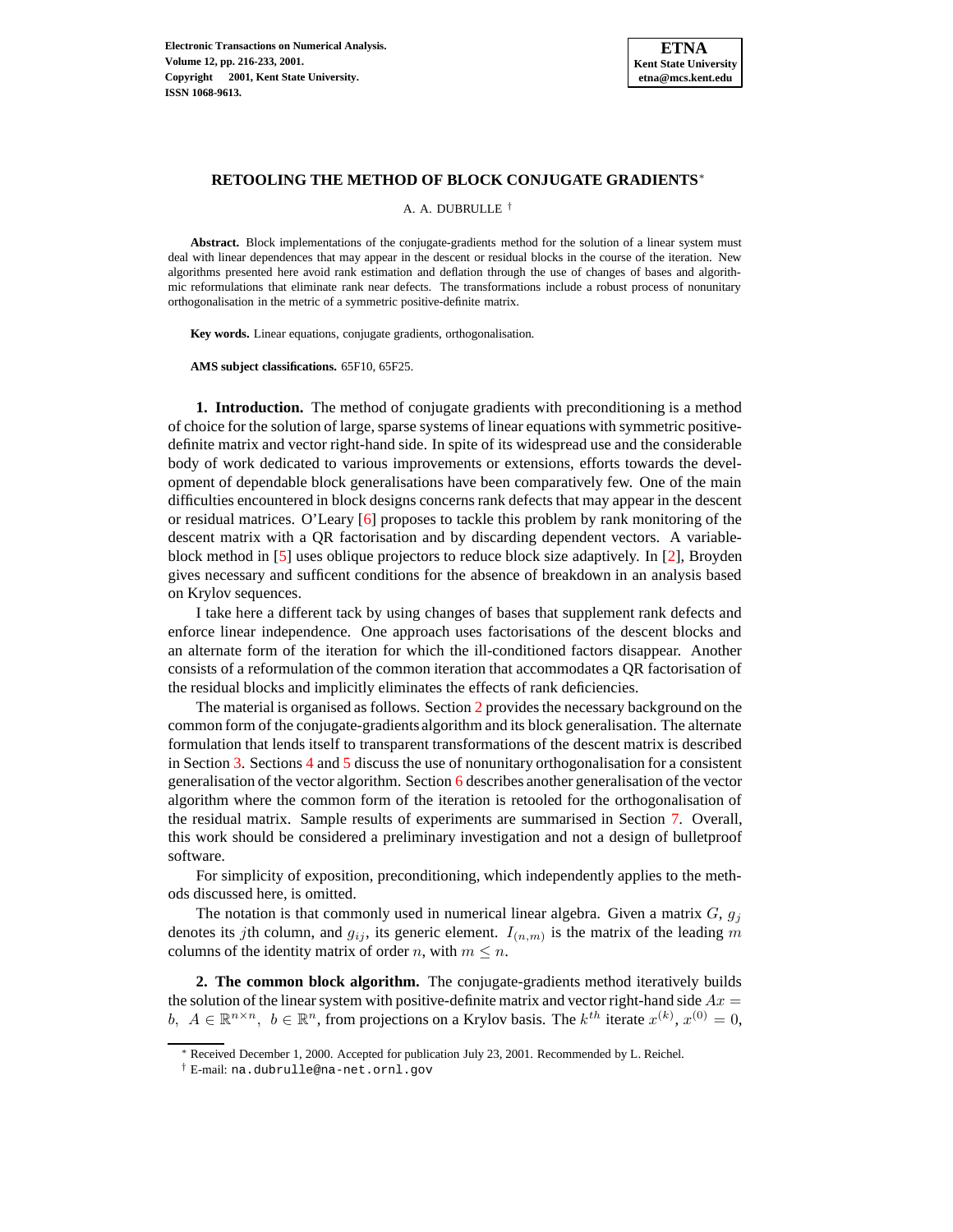minimizes the functional

$$
f(y) = \|A^{1/2}(x - y)\|_2, \qquad y \in \text{span}\{A^i b\}_{i=0}^{k-1}
$$

The common form of the algorithm (see [\[4\]](#page-12-3) and [\[3\]](#page-12-4)) is displayed in Figure [2.1.](#page-10-1) The sets of

| CC i                                                                  |                |
|-----------------------------------------------------------------------|----------------|
| $x^{(0)} = 0$ , $r^{(0)} = b$ , $r^{(-1)} = e_1$ , $v^{(0)} = 0$ ,    |                |
| $\sigma^{(k-1)} = \frac{r^{(k-1)T} r^{(k-1)}}{r^{(k-2)T} r^{(k-2)}},$ |                |
| $v^{(k)} = r^{(k-1)} + \sigma^{(k-1)}v^{(k-1)},$                      |                |
| $\tau^{(k)} = \frac{r^{(k-1)T}r^{(k-1)}}{v^{(k)T}Av^{(k)}},$          | $k=1,2,\ldots$ |
| $x^{(k)} = x^{(k-1)} + \tau^{(k)}v^{(k)},$                            |                |
| $r^{(k)} = r^{(k-1)} - \tau^{(k)}Av^{(k)},$                           |                |

FIG. 2.1. *Conjugate gradients, common form.*

residuals  $\{r^{(k)}\}$  and descent vectors  $\{v^{(k)}\}$  satisfy the following orthogonality relations:

<span id="page-1-0"></span>(2.1) 
$$
v^{(i)T} A v^{(j)} = 0, \t i \neq j,
$$

$$
r^{(i)T} r^{(j)} = 0, \t i \neq j,
$$

$$
v^{(i)T} r^{(j)} = 0, \t i \leq j.
$$

In exact arithmetic, the algorithm terminates for  $k \leq n$ , but not in finite-precision computations, for which it should be considered purely iterative. Details of convergence can be found in [\[3\]](#page-12-4).

The generalisation of the vector iteration to a system with full-rank matrix right-hand side,

$$
AX = B, \qquad A \in \mathbb{R}^{n \times n}, \qquad B \in \mathbb{R}^{n \times m}, \qquad m \ll n,
$$

derives from the minimisation of the following matrix functional by the  $k^{th}$  iterate  $X^{(k)}$ ,  $X^{(0)} = 0$ :

$$
f(Y) = \|A^{1/2}(X - Y)\|_F, \qquad Y \in \text{span}\{A^i B\}_{i=0}^{k-1}.
$$

It is defined by the equations in Figure [2.2.](#page-11-0) The descent matrices  $V^{(k)}$  and residuals  $R^{(k)}$ satisfy the orthogonality relations:

<span id="page-1-1"></span>(2.2) 
$$
V^{(i)T}AV^{(j)} = 0, \qquad i \neq j,
$$

$$
R^{(i)T}R^{(j)} = 0, \qquad i \neq j,
$$

$$
V^{(i)T}R^{(j)} = 0, \qquad i \leq j.
$$

The case  $m = 1$  coincides with the vector iteration. Orthogonality properties imply that at most  $|n \div m|$  blocks of independent descent directions and residuals can exist. Consequently,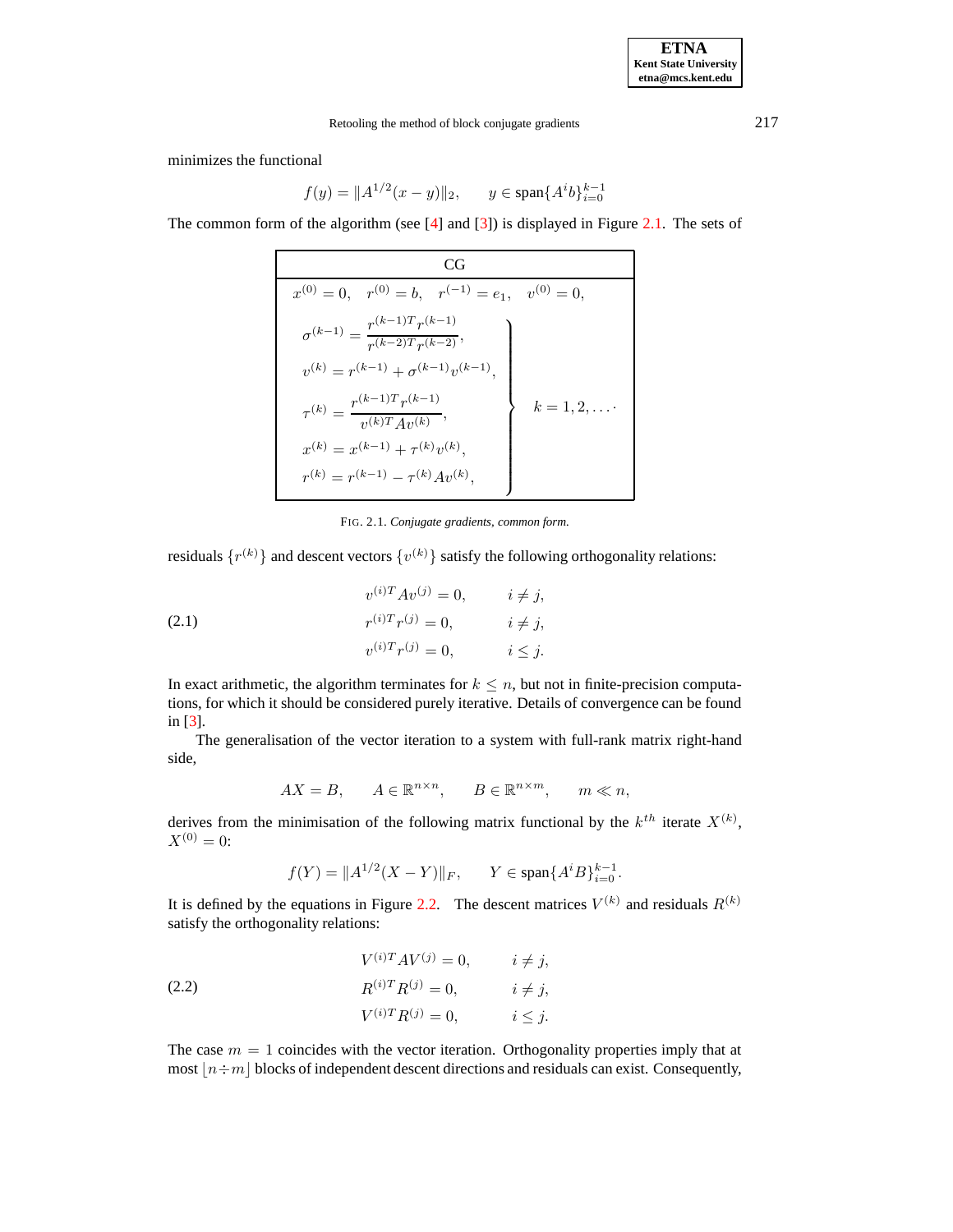218 A. A. Dubrulle

| <b>BCG</b>                                                                          |
|-------------------------------------------------------------------------------------|
| $X^{(0)} = 0$ , $R^{(0)} = B$ , $R^{(-1)} = I_{(n,m)}$ ,<br>$V^{(0)}=0,$            |
| $S^{(k-1)} = (R^{(k-2)T} R^{(k-2)})^{-1} R^{(k-1)T} R^{(k-1)}, \quad \label{eq:11}$ |
| $V^{(k)} = R^{(k-1)} + V^{(k-1)}S^{(k-1)},$                                         |
| $T^{(k)} = (V^{(k)T}AV^{(k)})^{-1}R^{(k-1)T}R^{(k-1)},$                             |
| $X^{(k)} = X^{(k-1)} + V^{(k)}T^{(k)},$                                             |
| $R^{(k)} = R^{(k-1)} - AV^{(k)}T^{(k)},$                                            |

FIG. 2.2. *Block conjugate gradients, common form.*

| <b>BCGdQ</b>                                                                             |  |  |  |  |
|------------------------------------------------------------------------------------------|--|--|--|--|
| $X^{(0)} = 0$ , $R^{(0)} = B$ , $R^{(-1)} = I_{(n,m)}$ , $P^{(0)} = 0$ , $C^{(0)} = I$ , |  |  |  |  |
| $S^{(k-1)} = C^{(k-1)}(R^{(k-2)T}R^{(k-2)})^{-1}R^{(k-1)T}R^{(k-1)}$                     |  |  |  |  |
| $P^{(k)}C^{(k)} = R^{(k-1)} + P^{(k-1)}S^{(k-1)},$                                       |  |  |  |  |
| $T^{(k)} = (P^{(k)T}AP^{(k)})^{-1}C^{(k)-T}R^{(k-1)T}R^{(k-1)},$                         |  |  |  |  |
| $X^{(k)} = X^{(k-1)} + P^{(k)}T^{(k)},$                                                  |  |  |  |  |
| $R^{(k)} = R^{(k-1)} - AP^{(k)}T^{(k)},$                                                 |  |  |  |  |

FIG. 2.3. *Block conjugate gradients, common form, with QR factorisation of the descent matrix.*

in finite-precision computations, the matrices  $S^{(k)}, T^{(k)} \in \mathbb{R}^{m \times m}$  should be expected to approach singularity or nullity for some value of  $k > 0$ , causing a breakdown of the process. To remedy this, O'Leary [\[6\]](#page-12-0) suggests to incorporate in the algorithm a QR factorisation of  $V^{(k)}$  to monitor column dependences and eliminate redundant descent directions, thereby decreasing m. The factorisation

$$
V^{(k)} = P^{(k)}C^{(k)}, \qquad P^{(k)T}P^{(k)} = I, \qquad c_{i\,j}^{(k)} = 0 \quad \forall \quad i > j, \qquad \|(C^{(k)})^{-1}\| < \infty,
$$

produces a set  $\{P^{(i)}\}$  that obviously possesses the same orthogonality properties as the set  $\{V^{(i)}\}\$ . The substitution of the above expression  $V^{(k)}$  in BCG and a little algebra yield algorithm BCGdQ<sup>[1](#page-2-1)</sup> of Figure [2.3.](#page-4-1) This formulation improves the condition of the system to be solved for  $T^{(k)}$ . Yet, estimating the rank of  $C^{(k)}$  for elimination of linear dependences in  $V^{(k)}$  is a delicate operation that one would rather avoid. The next section addresses that problem.

<span id="page-2-0"></span>**3. Alternate formulation.** Figure [3.1](#page-10-1) displays a variant of the vector iteration that derives directly from the basic orthogonality relations [\(2.1\)](#page-1-0). This alternate formulation appears in the original paper by Hestenes and Stiefel [\[4\]](#page-12-3). Its block version BCGA shown in Figure [3.2](#page-11-0) has the interesting property that any factorisation

<span id="page-2-2"></span>(3.1)  $V^{(k)} = P^{(k)}C^{(k)}, \quad C^{(k)} \in \mathbb{R}^{m \times m}, \quad ||(C^{(k)})^{-1}|| < \infty,$ 

<span id="page-2-1"></span><sup>&</sup>lt;sup>1</sup> Note that the matrices  $S^{(k)}$  and  $T^{(k)}$  are not the same as those of the previous algorithm.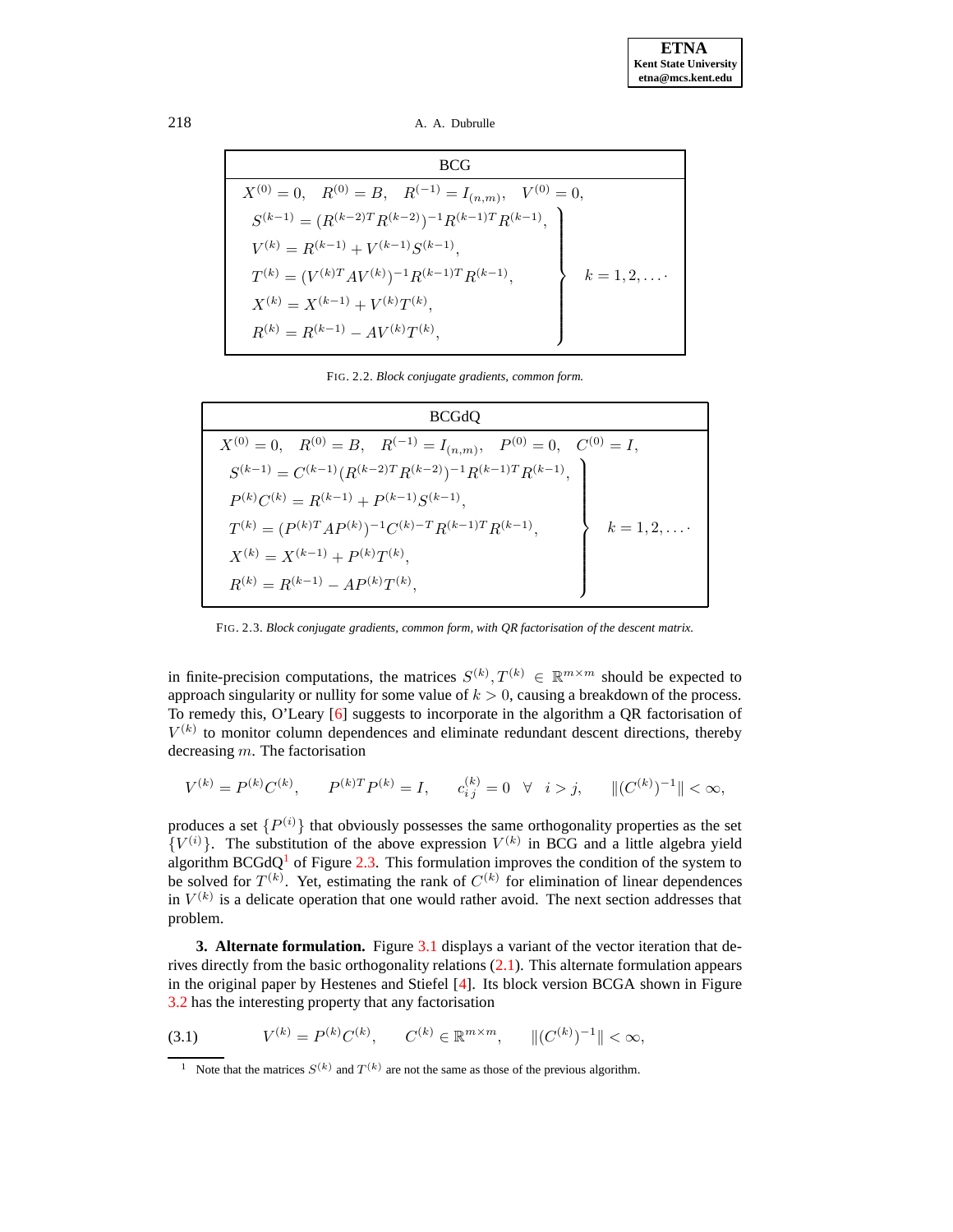Retooling the method of block conjugate gradients 219

| CGA                                                                  |              |
|----------------------------------------------------------------------|--------------|
| $x^{(0)} = 0$ , $r^{(0)} = b$ , $\sigma^{(0)} = 1$ , $v^{(0)} = 0$ , |              |
| $v^{(k)} = r^{(k-1)} + \sigma^{(k-1)}v^{(k-1)},$                     |              |
| $\tau^{(k)} = \frac{v^{(k)T}r^{(k-1)}}{v^{(k)T}Av^{(k)}},$           |              |
| $x^{(k)} = x^{(k-1)} + \tau^{(k)}v^{(k)},$                           | $k = 1, 2, $ |
| $r^{(k)} = r^{(k-1)} - \tau^{(k)}Av^{(k)},$                          |              |
| $\sigma^{(k)}=-\frac{v^{(k)T}Ar^{(k)}}{v^{(k)T}Av^{(k)}},$           |              |

FIG. 3.1. *Conjugate gradients, alternate form.*

| <b>BCGA</b>                                                     |              |
|-----------------------------------------------------------------|--------------|
| $X^{(0)} = 0$ , $R^{(0)} = B$ , $S^{(0)} = I$ , $V^{(0)} = 0$ , |              |
| $V^{(k)} = R^{(k-1)} + V^{(k-1)}S^{(k-1)},$                     |              |
| $T^{(k)} = (V^{(k)T}AV^{(k)})^{-1}V^{(k)T}R^{(k-1)},$           |              |
| $X^{(k)} = X^{(k-1)} + V^{(k)}T^{(k)},$                         | $k = 1, 2, $ |
| $R^{(k)} = R^{(k-1)} - AV^{(k)}T^{(k)},$                        |              |
| $S^{(k)} = - (V^{(k)T}AV^{(k)})^{-1}V^{(k)T}AR^{(k)},$          |              |

FIG. 3.2. *Block conjugate-gradients, alternate form.*

produces an algorithm BCGAdF, where  $C^{(k)}$  does not appear explicitly (see Figure [3.3\)](#page-4-1)<sup>[2](#page-3-0)</sup>. Hence, if the decomposition [\(3.1\)](#page-2-2) is such that all or part of some ill-conditioning of  $V^{(k)}$ is transferred to  $C^{(k)}$ ,  $S^{(k)}$  and  $T^{(k)}$  are bound to have better condition numbers than their BCGA homologues. Yet, one must keep in mind that this magic disappearance of a potential ill-conditioning hinges on the assumption that  $C^{(k)}$  has an inverse, which in theory is not true after  $\lfloor n \div m \rfloor$  iterations. Finite-precision computations, however, are not likely to make  $C^{(k)}$ exactly singular, and the formulas of BCGAdF remain mathematically valid. Now, if  $C^{(k)}$ is numerically singular,  $P^{(k)}$  may contain some spurious descent vectors artificially created by the factorisation scheme. If these vectors reside in a subspace already visited, the corresponding corrections to  $X^{(k-1)}$  are small because of the effect of  $R^{(k-1)}$  in the computation of  $T^{(k)}$ . If they do not, they significantly contribute to  $X^{(k)}$ , a desirable situation, albeit serendipitous. These considerations constitute the basis for an implicit treatment of singularities that altogether circumvents the difficulties associated with rank estimation, and entirely trusts iteration control to the magnitude of the residuals. In the absence of rank defect, the set  $\{P^{(i)}\}$  has the same orthogonality properties as the set  $\{V^{(i)}\}.$ 

Two obvious algorithms derive from the BCGAdF template. One, BCGAdQ, uses a QR factorisation so that  $P^{(k)}$  has orthonormal columns. The other, BCGAdL, builds  $P^{(k)}$  as a

<span id="page-3-0"></span><sup>&</sup>lt;sup>2</sup> The matrices  $S^{(k)}$  and  $T^{(k)}$  are different from those of the previous algorithms.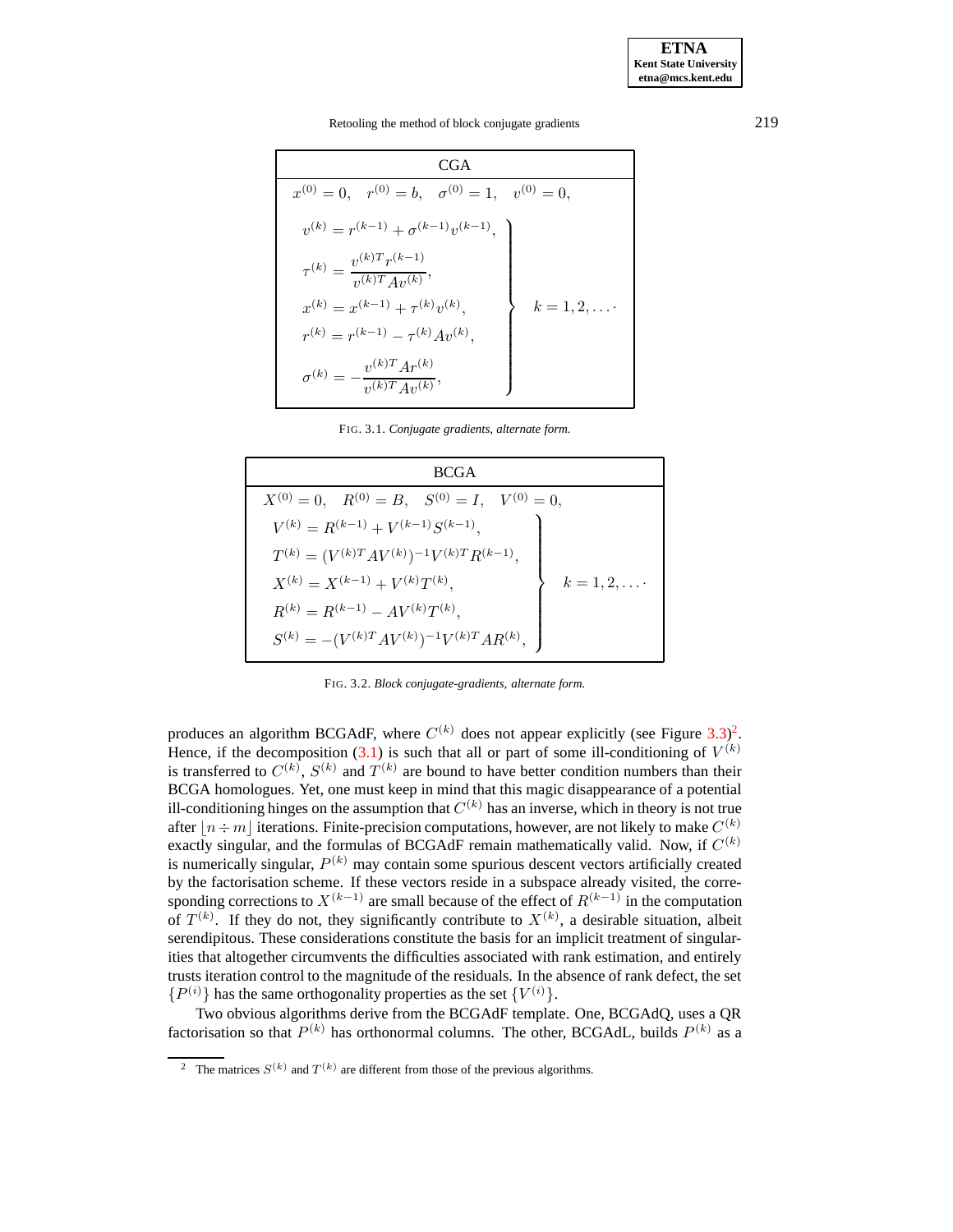220 A. A. Dubrulle

| <b>BCGAdF</b>                                                   |               |
|-----------------------------------------------------------------|---------------|
| $X^{(0)} = 0$ , $R^{(0)} = B$ , $S^{(0)} = I$ , $P^{(0)} = 0$ , |               |
| $P^{(k)}C^{(k)} = R^{(k-1)} + P^{(k-1)}S^{(k-1)},$              |               |
| $T^{(k)} = (P^{(k)T}AP^{(k)})^{-1}P^{(k)T}R^{(k-1)},$           |               |
| $X^{(k)} = X^{(k-1)} + P^{(k)}T^{(k)},$                         | $k = 1, 2,$ . |
| $R^{(k)} = R^{(k-1)} - AP^{(k)}T^{(k)},$                        |               |
| $S^{(k)} = - (P^{(k)T}AP^{(k)})^{-1}P^{(k)T}AR^{(k)},$          |               |

<span id="page-4-1"></span>FIG. 3.3. *Block conjugate-gradients, alternate form, with factorisation of the descent matrix.*

```
function [v,av]=NUMGS(v,av)
m=size(v,2);for k=1:m-1
   t = sqrt(1/(v(:,k)'*av(:,k)));
   v(:,k)=t*v(:,k);av(:,k)=t*av(:,k);j=k+1:m;w=v(:,k)'*av(:,j);
   v(:,j)=v(:,j)-v(:,k)*w;av(:,j)=av(:,j)-av(:,k)*w;end
t = sqrt(1/(v(:,m) ' * av(:,m)));
\mathbf{v}(\boldsymbol{:},\mathbf{m})\!=\!\mathbf{t}\!\star\!\mathbf{v}(\boldsymbol{:},\mathbf{m}) ;
av(:, m)=t*av(:, m);return
```
FIG. 4.1. *In-situ modified Gram-Schmidt nonunitary orthogonalisation. The entry parameters are* V *and* AV *, and* the results, P and  $AP$  such that  $P^{T}AP = I$  in the absence of rank defect in V.

row permutation of a lower-trapezoidal matrix by LU decomposition with partial pivoting (see Section [5](#page-6-0) for a bound on the condition number of such a matrix).

The generality of the decomposition  $(3.1)$  naturally leads to yet another form of iteration of lesser complexity described in the next section.

<span id="page-4-0"></span>**4. Nonunitary orthogonalisation.** If the arbitrary factorisation [\(3.1\)](#page-2-2) were engineered to make  $P^{(k)}$  A-orthogonal, obvious simplifications would ensue for the computation of  $T^{(k)}$ and  $S^{(k)}$  in an algorithm of the BCGAdF type. It turns out that this A-orthogonalisation can be performed without additional reference to A other than for the unavoidable multiplication  $AV^{(k)}$ .

PROPOSITION 4.1. Let  $A \in \mathbb{R}^{n \times n}$  be symmetric positive definite. Given full-rank  $m$  *matrices*  $V \in \mathbb{R}^{n \times m}$ ,  $m \leq n$ , and  $W = AV$ , the matrices  $P, Q \in \mathbb{R}^{n \times m}$  such that

<span id="page-4-2"></span>(4.1) 
$$
V = PC
$$
,  $c_{ij} = 0 \ \forall \ i > j$ ,  $Q^T P = I$ ,  $Q = AP$ ,

*can be computed without reference to* A*.*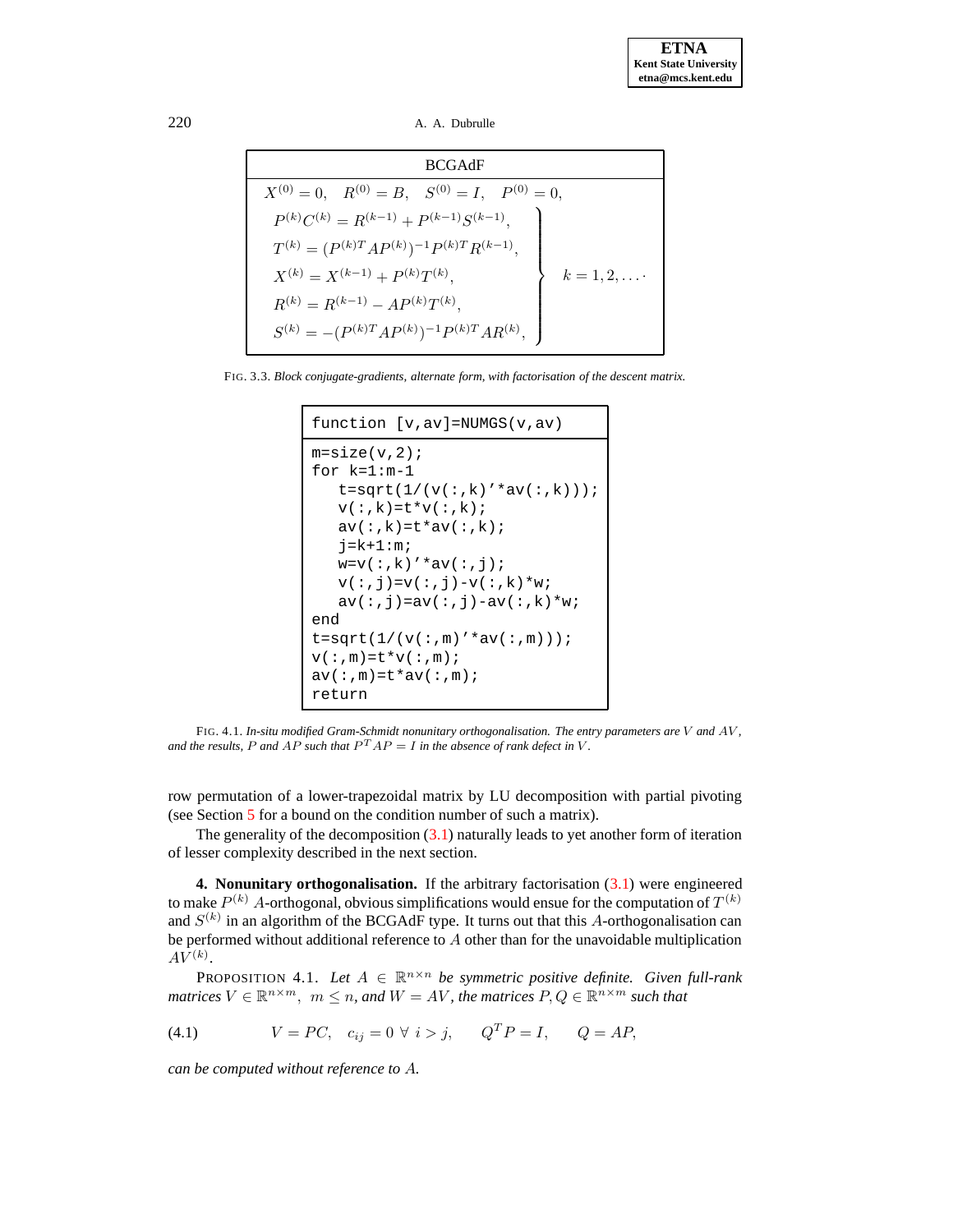#### Retooling the method of block conjugate gradients 221

*Proof*. The proof is by construction of a generalised modified Gram-Schmidt (MGS) scheme based on the elementary A-projector

$$
\Pi_i = I - p_i q_i^T, \qquad q_i = Ap_i, \qquad q_i^T p_i = 1,
$$

which transforms an arbitrary vector into a vector  $A$ -orthogonal to  $p_i$ . Starting with

$$
p_1 = \alpha_1 v_1, \qquad q_1 = \alpha_1 w_1,
$$

we derive  $p_2$  by projection of  $v_2$  on the A-orthogonal complement of  $p_1$ ,

$$
p_2 = \alpha_2 \Pi_1 v_2
$$
,  $q_2 = \alpha_2 \Pi_1 w_2$ ,  $q_2^T p_2 = 1$ ,

where  $\alpha_1$  and  $\alpha_2$  are defined by A-normalisation. Letting

$$
P_j = \sum_{i=1}^j p_i e_i^T, \qquad Q_j = \sum_{i=1}^j q_i e_i^T,
$$

we observe that our proposition is verified for matrices in  $\mathbb{R}^{n \times 2}$ :

$$
Q_2^T P_2 = I, \qquad Q_2 = AP_2.
$$

We now assume that  $P_k$  and  $Q_k$  have been computed so that  $Q_k^T P_k = I$  and  $Q_k = AP_k$  for  $k < m$ . Because of orthogonality, these matrices have the formal properties

$$
I - P_k Q_k^T = \Pi_k \dots \Pi_1, \qquad I - Q_k P_k^T = \Pi_k^T \dots \Pi_1^T,
$$

as the elementary projectors commute. In finite precision computations, however, these iden-tities are not generally verified<sup>[3](#page-5-0)</sup>. The computation of  $P_{k+1}$  and  $Q_{k+1}$  follows from:

<span id="page-5-4"></span>(4.2) 
$$
p_{k+1} = \alpha_{k+1} \Pi_k \dots \Pi_1 v_{k+1},
$$

$$
q_{k+1} = \alpha_{k+1} \Pi_k^T \dots \Pi_1^T w_{k+1},
$$

$$
q_{k+1}^T p_{k+1} = 1.
$$

These recurrence relations constitute a generalisation of the MGS procedure that builds  $P =$  $P_m$  and  $Q = Q_m = AP_m$  to verify equations [\(4.1\)](#page-4-2). C is the upper-triangular Cholesky factor of  $V^TAV$ .

An *in situ* MATLAB implementation NUMGS of the above procedure<sup>[4](#page-5-1)</sup> is displayed in Figure [4.1.](#page-10-1) Substituting  $V^{(k)} = P^{(k)}C^{(k)}$  in BCGA with  $P^{(k)}$  A-orthogonal, we obtain algorithm BCGAdA<sup>[5](#page-5-2)</sup> displayed in Figure [4.2,](#page-11-0) where the equation defining  $P^{(k)}C^{(k)}$  represents the computation of  $P^{(k)}$  and  $AP^{(k)}$ . Since BCGAdA builds all its descent directions A-orthogonal, it constitutes a more consistent generalisation of the vector iteration<sup>[6](#page-5-3)</sup> than BCGAdQ and BCGAdL. We must expect losses or orthogonality in the presence of nearlydependent columns in  $V^{(k)}$ . Assuming that the computation of  $AV^{(k)}$  is accurate to working precision  $\varepsilon$ , a bound for the MGS process in [\[3\]](#page-12-4) yields

<span id="page-5-5"></span>(4.3) 
$$
\|P^{(k)T}AP^{(k)} - I\|_2 \approx \varepsilon \kappa_2(A^{1/2}V^{(k)}) \leq \varepsilon \kappa_2(A^{1/2}) \kappa_2(V^{(k)}),
$$

<span id="page-5-0"></span><sup>&</sup>lt;sup>3</sup> The replacement of  $\Pi_k \dots \Pi_1$  with  $I - P_k Q_k^T$  in equations [\(4.2\)](#page-5-4) would produce a classical Gram-Schmidt scheme, which is more unstable.

<span id="page-5-1"></span> $4\,$  A generalisation to the case where A is symmetric, nonsingular, but indefinite, is obtained by substituting the requirement  $|Q^T P| = I$  for  $Q^T P = I$  in Proposition [4.1,](#page-4-2) and by replacing in the proof the projector  $\Pi_i$  by  $\tilde{\Pi}_i = I - \theta_i p_i q_i^T$ ,  $\theta_i = \text{sgn}(p_i^T q_i)$ .

<sup>&</sup>lt;sup>5</sup> The matrices  $S^{(k)}$  and  $T^{(k)}$  are different from those of the previous algorithms.

<span id="page-5-3"></span><span id="page-5-2"></span><sup>&</sup>lt;sup>6</sup> The generalisation is not quite complete, as the columns of a residual block are not orthogonal.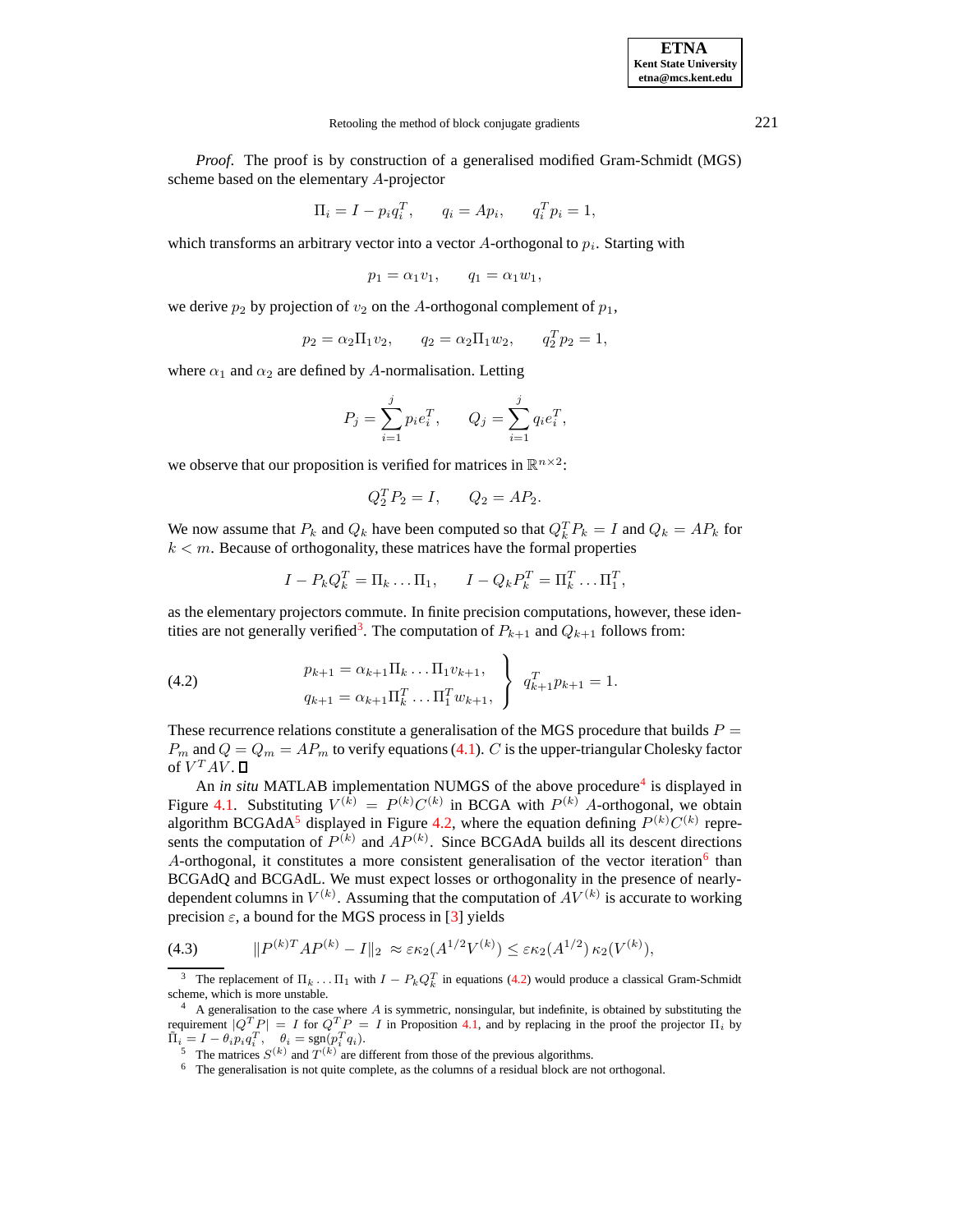222 A. A. Dubrulle

| <b>BCGAdA</b>                                                   |  |  |  |  |  |
|-----------------------------------------------------------------|--|--|--|--|--|
| $X^{(0)} = 0$ , $R^{(0)} = B$ , $S^{(0)} = I$ , $P^{(0)} = 0$ , |  |  |  |  |  |
| $P^{(k)}C^{(k)} = R^{(k-1)} + P^{(k-1)}S^{(k-1)},$              |  |  |  |  |  |
|                                                                 |  |  |  |  |  |
| $k=1,2,\ldots$                                                  |  |  |  |  |  |
|                                                                 |  |  |  |  |  |
|                                                                 |  |  |  |  |  |
|                                                                 |  |  |  |  |  |

FIG. 4.2. *Block conjugate-gradients, alternate form, with* A*-orthogonalisation of the descent matrix.*

where  $\kappa_2$  is the  $\ell_2$  condition number. In experiments, algorithm BCGAdA proves rather temperamental, either by working well or by failing in big ways. Typically, if the tolerance  $\eta$ of the stopping criterion

(4.4) 
$$
\max_{j} \frac{\|r_j^{(k)}\|_2}{\|b_j\|_2} \le \eta
$$

<span id="page-6-0"></span>is out of the reach of the initial convergent phase of the iteration, unfettered divergence sets in. This phenomenon is explained by the inability of the nonunitary orthogonalisation process to furnish adequate replacements for dependent descent vectors. We discuss in the next section an approach that corrects this deficiency.

| <b>BCGAdFA</b>                                                  |              |  |  |  |  |
|-----------------------------------------------------------------|--------------|--|--|--|--|
| $X^{(0)} = 0$ , $R^{(0)} = B$ , $S^{(0)} = I$ , $P^{(0)} = 0$ , |              |  |  |  |  |
| $\Omega^{(k)}\Delta^{(k)} = R^{(k-1)} + P^{(k-1)}S^{(k-1)},$    |              |  |  |  |  |
| $P^{(k)}\Gamma^{(k)}=\Omega^{(k)},$                             |              |  |  |  |  |
| $T^{(k)} = P^{(k)T}R^{(k-1)},$                                  |              |  |  |  |  |
| $X^{(k)} = X^{(k-1)} + P^{(k)}T^{(k)},$                         | $k = 1, 2, $ |  |  |  |  |
| $R^{(k)} = R^{(k-1)} - AP^{(k)}T^{(k)},$                        |              |  |  |  |  |
| $S^{(k)} = -P^{(k)T}AR^{(k)},$                                  |              |  |  |  |  |

FIG. 5.1. *Block conjugate-gradients, alternate form,* A*-orthogonalisation of the descent matrix with conditioning.*

**5. Robust nonunitary orthogonalisation.** An investigation of existing methods of nonunitary orthogonalisation quickly reveals that those based on the computation of  $V^{(k)T}AV^{(k)}$  are poor choices. For example, consider the well-known scheme, perhaps the least objectionable in that category, which calls on the symmetric singular-value decomposition

$$
\Psi^{(k)} D^{(k)} \Psi^{(k)T} = V^{(k)T} A V^{(k)}, \qquad P^{(k)} = V^{(k)} \Psi^{(k)} D^{(k)-1/2}.
$$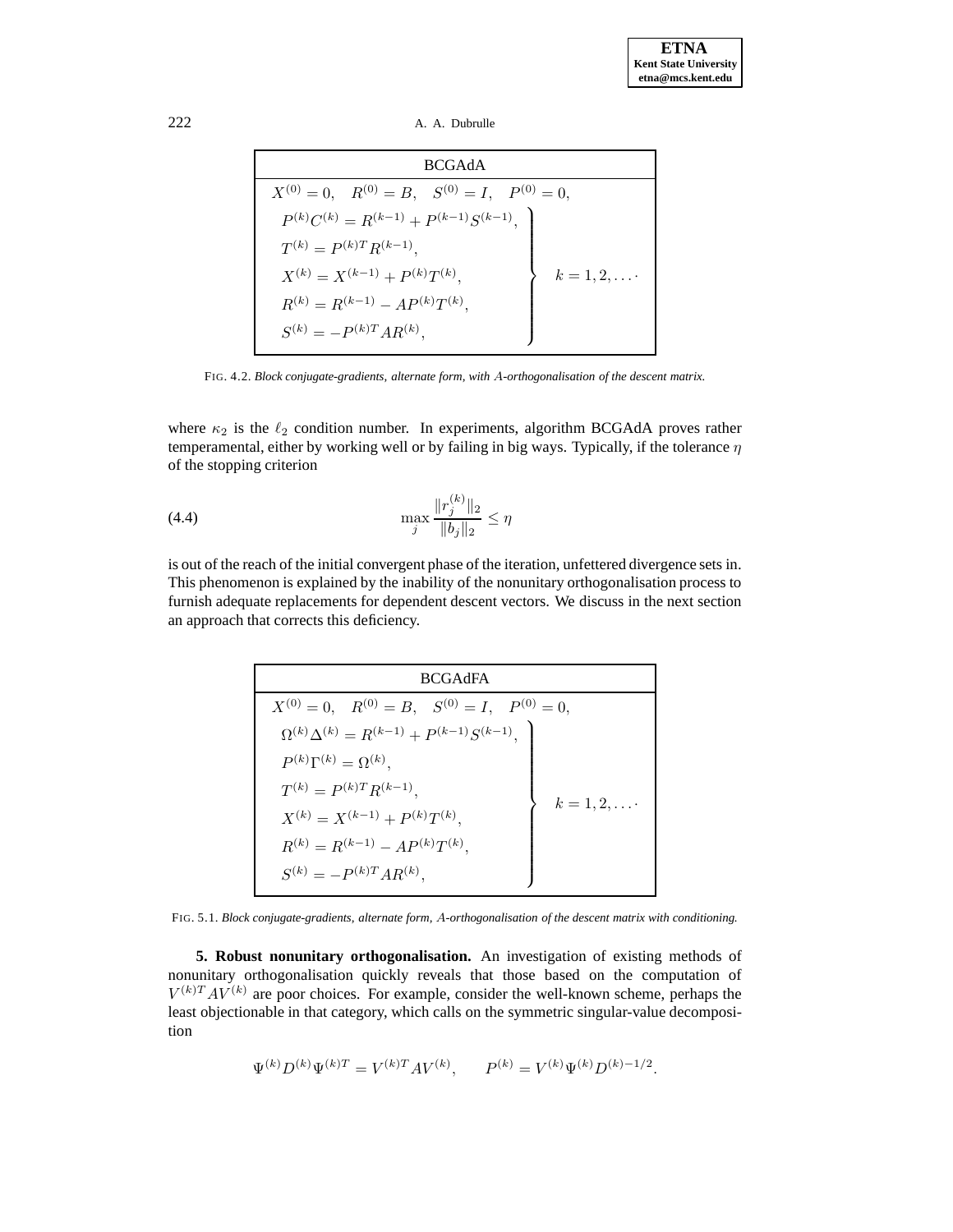| <b>ETNA</b>                  |
|------------------------------|
| <b>Kent State University</b> |
| etna@mcs.kent.edu            |

Retooling the method of block conjugate gradients 223

In the presence of a numerical rank defect in  $V^{(k)}$ , the values  $\sqrt{d_{ii}^{(k)}}$  close to zero must be expected to incur absolute errors of the order of  $0.5\varepsilon ||V^{(k)T}AV^{(k)}||_2/d_{ii}^{(k)1.5}$  for a working precision  $\varepsilon$  (see, for example, [\[7\]](#page-12-5)). Under such conditions, no computation of  $P^{(k)}$  can be reliable. Even for monitoring linear dependences in  $V^{(k)}$ , this approach is not recommended since the smallest  $\sqrt{d_{ii}^{(k)}}$  value, which is of crucial importance, can be erroneous by a quantity of the order of the A-condition number of  $V^{(k)}$ . Clearly, the design of a dependable scheme must be found elsewhere.

That NUMGS works well when  $V^{(k)}$  is well-conditioned is consistent with inequality [\(4.3\)](#page-5-5), and suggests a simple two-stage approach to building a robust algorithm. It consists of first computing a safe basis for a subspace of dimension m containing the range of  $V^{(k)}$ , and then passing this basis to NUMGS for A-orthogonalisation. The first stage, or conditioning transformation, can be carried out with a factorisation

<span id="page-7-0"></span>(5.1) 
$$
V^{(k)} = \Omega^{(k)} \Delta^{(k)}, \qquad \Omega^{(k)} \in \mathbb{R}^{n \times m},
$$

such that  $\Omega^{(k)}$  is well-conditioned. The second stage consists of the application of NUMGS to  $\{\Omega^{(k)}, A\Omega^{(k)}\}$ :

$$
\Omega^{(k)} = P^{(k)} \Gamma^{(k)}, \qquad P^{(k)T} A P^{(k)} = I, \qquad \gamma_{i\,j}^{(k)} = 0 \quad \forall \quad i > j.
$$

A combination of these equations yields

$$
V^{(k)} = P^{(k)}C^{(k)}, \qquad C^{(k)} = \Gamma^{(k)}\Delta^{(k)}.
$$

Figure [5.1](#page-10-1) describes BCGAdFA, a block conjugate-gradients algorithm with robust Aorthogonalisation where matrices  $\Delta^{(k)}$  and  $\Gamma^{(k)}$  "vanish" from the computation. Left multiplication of the first equation in BCGAdFA by  $P^{(k)T}A$  yields

$$
\boldsymbol{C}^{(k)} = \boldsymbol{P}^{(k)T} \boldsymbol{A} \boldsymbol{R}^{(k-1)}.
$$

This identity shows that, predictably,  $C^{(k)}$  converges to negligibility like  $R^{(k-1)}$ :

$$
||C^{(k)}||_2 \leq ||R^{(k-1)}||_A.
$$

By inequality  $(4.3)$ , the best conditioning transformation  $(5.1)$  is a thin Householder QR decomposition for which  $\Omega^{(k)}$  has orthogonal columns, and  $\Delta^{(k)}$  and  $C^{(k)}$  are upper-triangular. This sure-fire approach, which provides replacements for the defective columns of  $V^{(k)}$ , is costly of computation and may just be overkill. An obvious alternative is an LU decomposition with partial pivoting, for which  $\Omega^{(k)}$  is a row permutation of a lower-trapezoidal matrix that we denote by  $L^{(k)}$ . Since its suitability hinges on a question of condition expressed by inequality [\(4.3\)](#page-5-5), we develop in the following an upper bound on its  $\ell_2$  condition number.

 $L^{(k)}$  has the highest condition number when it coincides with the matrix  $\hat{L}$  resulting from the LU decomposition of an  $n \times m$  matrix that produces the largest possible element growth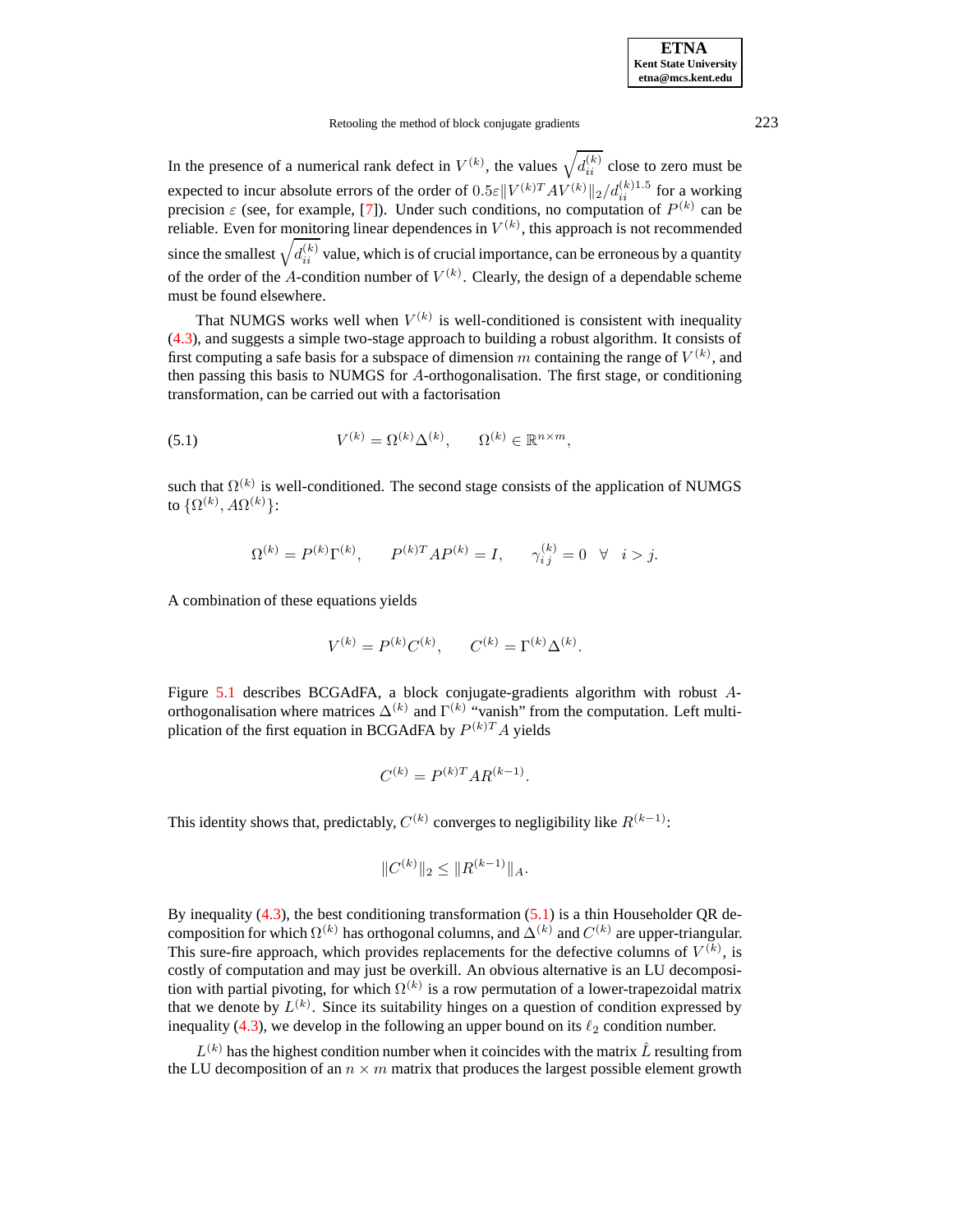factor in the course of the computation (see [\[8\]](#page-12-6), p. 212):

|  |                                   |                          |                         |                                         | $1 \quad 0 \quad 0 \quad 0 \quad \cdots \quad 0 \quad 0 \quad 0 \quad$ |  |
|--|-----------------------------------|--------------------------|-------------------------|-----------------------------------------|------------------------------------------------------------------------|--|
|  | $\begin{array}{cc} 1 \end{array}$ | $0 \quad 0 \quad \cdots$ | $\overline{\mathbf{0}}$ | $0\qquad 0$                             |                                                                        |  |
|  | $-1$ $-1$ $1$ 0 $\cdots$          |                          |                         | $\begin{matrix} 0 & 0 & 0 \end{matrix}$ |                                                                        |  |
|  |                                   |                          | .     .                 |                                         |                                                                        |  |
|  |                                   |                          |                         |                                         |                                                                        |  |
|  |                                   |                          |                         |                                         | $-1$ $-1$ $-1$ $-1$ $\cdots$ $-1$ $-1$ 1                               |  |
|  |                                   | .                        |                         | .                                       |                                                                        |  |
|  |                                   |                          |                         |                                         | $-1$ $-1$ $-1$ $-1$ $\cdots$ $-1$ $-1$ $1$                             |  |

To derive a bound on the condition number of  $\hat{L}$  we start with

<span id="page-8-0"></span>(5.2) 
$$
\|\hat{L}\|_2 \le \|\hat{L}\|_F < \sqrt{mn},
$$

which follows from the definition of the matrix.

An upper bound for  $\|\hat{L}^{-1}\|_2$  is obtained by building a lower-triangular matrix  $\Upsilon \in$  $\mathbb{R}^{m \times m}$  that has the same condition number as  $\hat{L}$  and a known inverse. The Frobenius norm of this inverse provides the desired bound, as follows.

We first apply to  $\hat{L}$  a Householder transformation that modifies row m and annihilates rows  $m + 1, ..., n$ . T is obtained by removing the null rows from the result. These operations preserve the condition of  $\hat{L}$  and its Frobenius norm. We have

$$
\Upsilon = \begin{bmatrix} 1 & 0 & 0 & 0 & \cdots & 0 & 0 & 0 \\ -1 & 1 & 0 & 0 & \cdots & 0 & 0 & 0 \\ -1 & -1 & 1 & 0 & \cdots & 0 & 0 & 0 \\ \cdots & \cdots & \cdots & \cdots & \cdots & \cdots & \cdots & \cdots \\ -1 & -1 & -1 & -1 & \cdots & -1 & 1 & 0 \\ -\mu & -\mu & -\mu & -\mu & \cdots & -\mu & -\mu & \mu \end{bmatrix}, \quad \mu = \sqrt{n-m+1}.
$$

This matrix has the following inverse, which is the Cholesky factor of  $(\hat{L}^T \hat{L})^{-1}$ ,

.

Summations of geometric progressions of common ratio 4 easily yield  $\Upsilon^{-1}\Vert_F$ . A simple upper bound ensues, where, for simplicity, the contribution of the last diagonal element is replaced by unity:

$$
\|\Upsilon^{-1}\|_2 < \|\Upsilon^{-1}\|_F < \frac{1}{3}\sqrt{4^m + 6m - 1}.
$$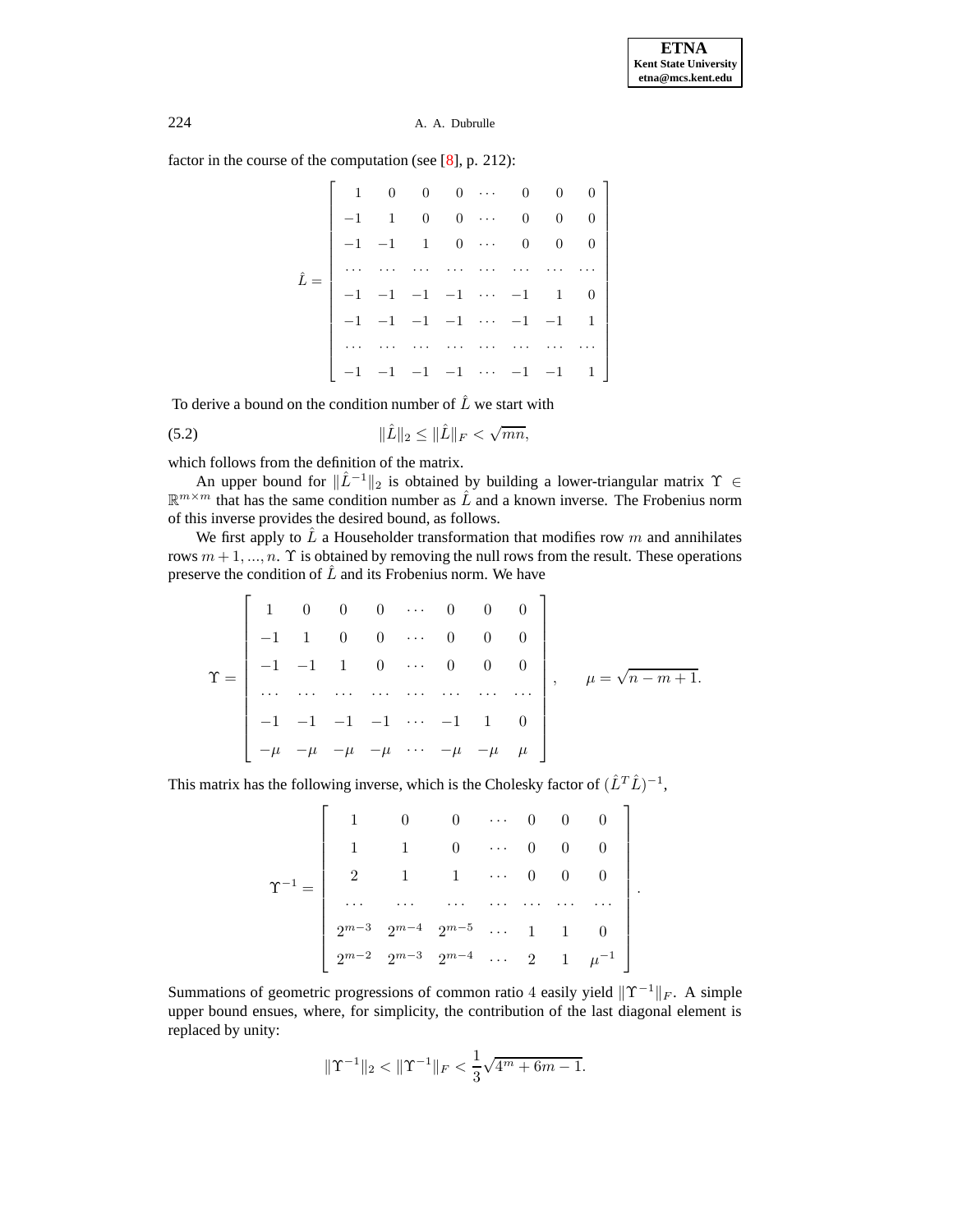$\chi$ From inequality [\(5.2\)](#page-8-0), it follows that

$$
\kappa_2(L^{(k)}) \le \kappa_2(\hat{L}) < \frac{1}{3} \sqrt{mn(4^m + 6m - 1)}.
$$

This bound, which adequately approximates  $\kappa_2(\hat{L})$  when n is sizeably larger than m, is not small. For  $m = 10$  and  $n = 2000$ ,  $\kappa_2(\hat{L})$  is of the order of  $10^4$ . Yet, it grossly exceeds the condition numbers that one should expect in practice. This is not surprising since  $\hat{L}$ is an artificial construction to illustrate element growth in Gaussian elimination, and a very unlikely occurrence in normal computations. By contrast, the LU decomposition of a random  $2000 \times 10$  matrix with elements normally distributed in  $\mathcal{N}(0, 1)$  produces a lower-trapezoidal factor with condition number generally less than 10. In any case, a wealth of studies of Gaussian elimination and its long history of widespread use tell us that LU conditioning is a fairly safe bet.

In summary, the preferred robust scheme with LU conditioning consists of two phases:

1. Computation of  $L^{(k)}$  by LU factorisation with partial pivoting:

$$
V^{(k)} = L^{(k)}U^{(k)},
$$

2. Computation of  $P^{(k)}$  from  $\{L^{(k)}, AL^{(k)}\}$  with NUMGS:  $L^{(k)} = P^{(k)} \Gamma^{(k)}$ .

Again,  $C^{(k)} = \Gamma^{(k)} U^{(k)}$  is upper-triangular. In numerical experiments, LU and QR conditionings of the descent blocks yield equally good results, and do not require more work than the approach based on the singular-value decomposition of  $V^{(k)T}AV^{(k)}$ . Tests show good accuracy measured by the deviation of  $P^{(k)T}AP^{(k)}$  from the identity and by the small subdiagonal elements of  $C^{(k)}$  computed as

$$
C^{(k)} = P^{(k)T}AV^{(k)}.
$$

The following example illustrates the effect of LU conditioning, where A is a Wishart matrix,  $n = 500$ ,  $\kappa_2(A) = 1.44 \times 10^6$ , and  $V^{(k)}$  is defined for  $m = 10$  by

$$
v_{ij}^{(k)} = \left(\frac{i}{n}\right)^j, \qquad \kappa_2(V^{(k)}) = 1.55 \times 10^7.
$$

(i) Simple A-orthogonalisation of  $V^{(k)}$  (sub(\*) designates the subdiagonal part of a matrix):

$$
||I - P^{(k)T}AP^{(k)}||_2 = 2.24 \times 10^{-9}, \qquad ||\text{sub}(P^{(k)T}AV^{(k)})||_2 = 8.23 \times 10^{-7}.
$$

(ii) Robust A-orthogonalisation of  $V^{(k)}$  with LU conditioning:

$$
||I - P^{(k)T}AP^{(k)}||_2 = 2.55 \times 10^{-15}, \qquad ||\text{sub}(P^{(k)T}AV^{(k)})||_2 = 9.38 \times 10^{-13}.
$$

The BCGAdFA template defines the variants BCGAdLA and BCGAdQA for LU and QR conditionings.

<span id="page-9-0"></span>**6. Orthogonalisation of the residual matrix.** In Section [4,](#page-4-0) we saw how an appropriate change of basis produced an A-orthogonal descent matrix, a property formally consistent with the vector iteration. Orthogonality of the residual vectors is another such property that we propose to enforce with another change of basis.

In algorithm BCG of Section [2,](#page-0-0) consider the thin QR factorisation of the generic block of residuals

$$
R^{(j)} = Q^{(j)}C^{(j)}, \qquad Q^{(j)T}Q^{(j)} = I, \qquad ||(C^{(j)})^{-1}|| < \infty,
$$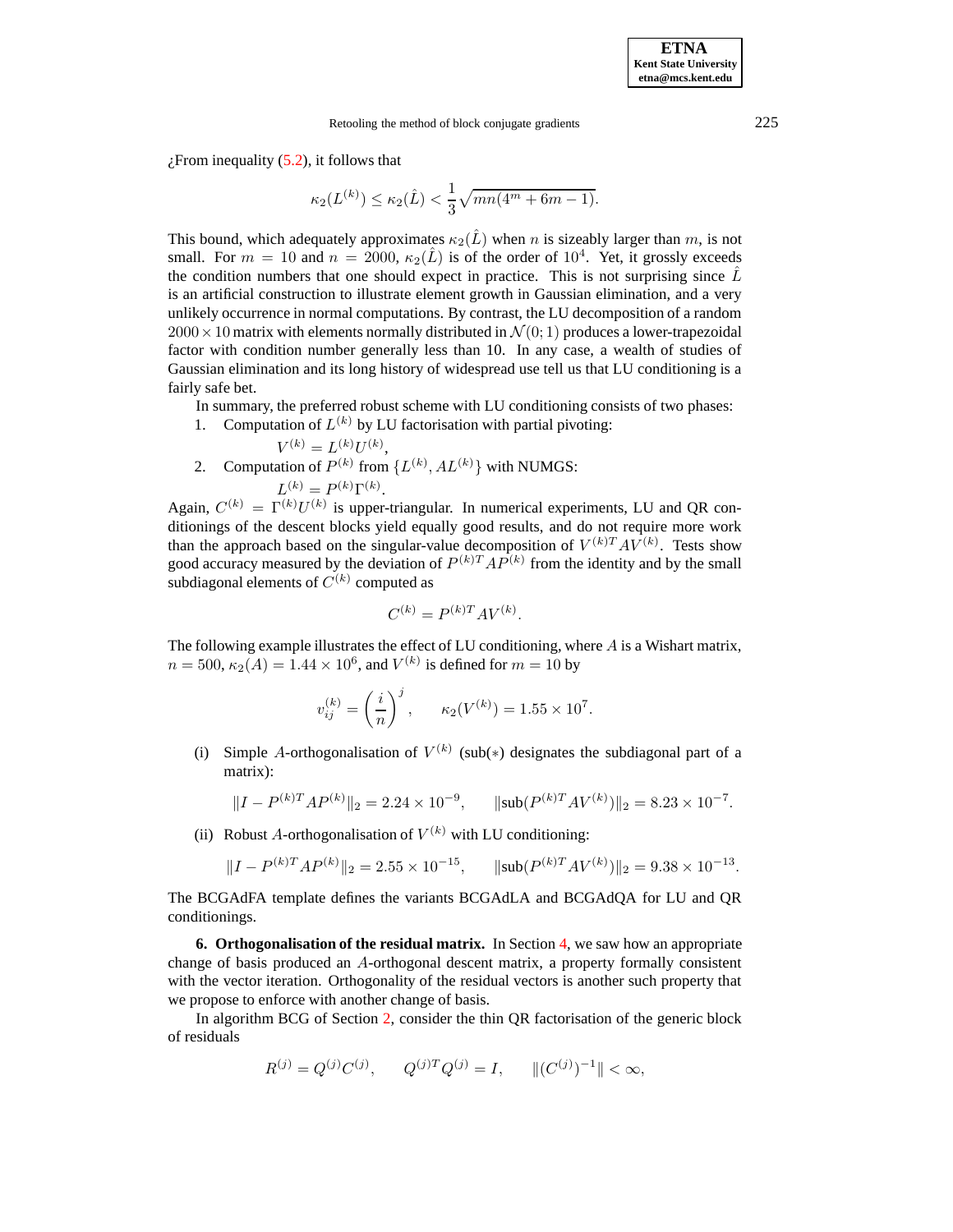and the associated transformation of the descent block that defines  $P^{(k)}$ :

$$
V^{(k)} = P^{(k)} C^{(k-1)}.
$$

Replacement of these formulas in algorithm BCG and a little algebra yield algorithm  $BCGrQ^7$  $BCGrQ^7$ of Figure [6.1,](#page-10-1) where the equation defining the product  $Q^{(k)}S^{(k)}$  represents a thin Householder QR decomposition. The identity

(6.1) 
$$
S^{(k)} = C^{(k)} (C^{(k-1)})^{-1},
$$

which follows from this decomposition, provides a stable formula for the computation of  $C^{(k)}$ . The discussion of a possible singularity of  $C^{(k)}$  is the same as that for the factori-

| <b>RCGLÓ</b>                                           |              |  |  |  |  |
|--------------------------------------------------------|--------------|--|--|--|--|
| $X^{(0)} = 0$ , $Q^{(0)}C^{(0)} = B$ , $S^{(0)} = I$ , | $P^{(0)}=0,$ |  |  |  |  |
| $P^{(k)} = Q^{(k-1)} + P^{(k-1)}S^{(k-1)T},$           |              |  |  |  |  |
| $T^{(k)} = (P^{(k)T}AP^{(k)})^{-1},$                   |              |  |  |  |  |
| $X^{(k)} = X^{(k-1)} + P^{(k)}T^{(k)}C^{(k-1)}$        | $k = 1, 2,$  |  |  |  |  |
| $Q^{(k)}S^{(k)} = Q^{(k-1)} - AP^{(k)}T^{(k)},$        |              |  |  |  |  |
| $C^{(k)} = S^{(k)}C^{(k-1)},$                          |              |  |  |  |  |

FIG. 6.1. *Block conjugate-gradients with orthogonalisation of the residual matrix.*

<span id="page-10-1"></span>sation of the descent block in Section [3.](#page-2-0) In this algorithm,  $C^{(k-1)}$ , which contains all the information on the magnitude of the residuals, appears only for the purpose of scaling the contribution of  $P^{(k)}$  to the solution.

 $\chi$ From the orthogonality relations [\(2.2\)](#page-1-1),  $P^{(i)T}Q^{(j)} = 0$  for  $i \leq j$ . Since  $Q^{(i)T}$  has orthogonal columns, it follows that

$$
Q^{(k-1)T}P^{(k)} = I, \qquad P^{(k)T}AP^{(k)} = Q^{(k-1)T}AP^{(k)}.
$$

It is possible to derive from BCGAdF an algorithm BCGAdFArQ (Figure [6.2\)](#page-11-0) that combines both robust A-orthogonalisation of the descent matrix and orthogonalisation of the residual matrix. Such a construction, which constitutes a true generalisation of the vector iteration, generates two algorithms, BCGAdQArQ and BCGAdLArQ, for LU and QR conditionings.

<span id="page-10-0"></span>**7. Summary report of experiments.** Results of sample MATLAB experiments are displayed in the Appendix. For easier reading, I recapitulate how algorithm name relates to implementation.

- *Common form of the method*
	- BCG: the plain algorithm (for reference).
	- BCGdQ: a slight improvement of BCG by orthogonalisation of the descent matrix (for reference).
	- BCGrQ: retooled algorithm based on the orthogonalisation of the residual matrix.

<span id="page-10-2"></span><sup>&</sup>lt;sup>7</sup> As usual, the matrices  $S^{(k)}$  and  $T^{(k)}$  are not the same as in previous algorithms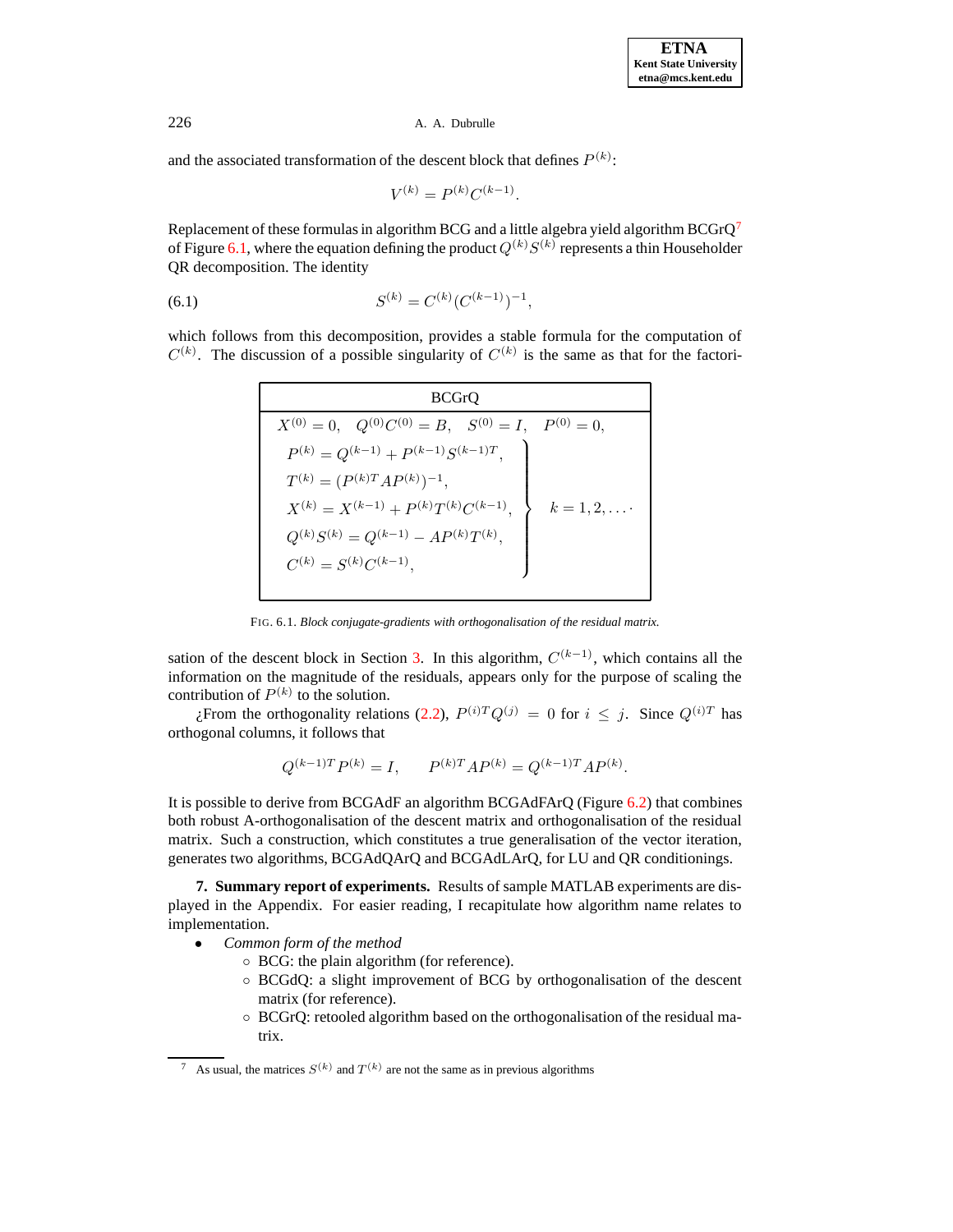Retooling the method of block conjugate gradients 227

BCGAdFArQ  
\n
$$
X^{(0)} = 0, \quad Q^{(0)}C^{(0)} = B, \quad S^{(0)} = I, \quad P^{(0)} = 0,
$$
\n
$$
P^{(k)}F^{(k)} = Q^{(k-1)} + P^{(k-1)}S^{(k-1)},
$$
\n
$$
T^{(k)} = P^{(k)T}Q^{(k-1)},
$$
\n
$$
X^{(k)} = X^{(k-1)} + P^{(k)}T^{(k)}C^{(k-1)},
$$
\n
$$
Q^{(k)}Z^{(k)} = Q^{(k-1)} - AP^{(k)}T^{(k)},
$$
\n
$$
C^{(k)} = Z^{(k)}C^{(k-1)},
$$
\n
$$
S^{(k)} = -P^{(k)T}AQ^{(k)},
$$

<span id="page-11-0"></span>FIG. 6.2. *Block conjugate-gradients, alternate form, with orthogonalisation of the residual matrix and robust* A-orthogonalisation of the descent matrix. The expression  $P^{(k)}F^{(k)}$  represents the robust A-orthogonalisation, and  $Q^{(k)}Z^{(k)}$ , a thin QR decomposition.

• *Alternate form of the method*

Unless specified otherwise, transformations apply to the descent blocks.

- BCGAdQ: QR factorisation.
- BCGAdL: LU factorisation with partial pivoting.
- BCGAdQA: Robust A-orthogonalisation with QR conditioning.
- BCGAdLA: Robust A-orthogonalisation with LU conditioning.
- BCGAdQArQ: Robust A-orthogonalisation of the descent matrix with QR conditioning and orthogonalisation of the residual matrix.
- BCGAdLArQ: Robust A-orthogonalisation of the descent matrix with LU conditioning and orthogonalisation of the residual matrix.

To illustrate these methods, I ran five sets of experiments for systems of orders ranging from 200 to 800 with the following types of matrices:

- 1. Matrices generated by random unitary congruence from positive eigenvalues normally distributed with null mean and unit variance. The condition numbers were set to  $10^6$ .
- 2. Shifted Wishart matrices. The Wishart matrices are obtained from the multiplication of square matrices of entries normally distributed with null mean and unit variance by their transposes
- [\[1\]](#page-12-7). Appropriate shifts of the diagonal produce condition numbers close to  $10^5$ . 3. Symmetric tridiagonal matrices of diagonal  $\{2+t, \ldots, 2+t, t\}$  and unit codiagonal.
- These matrices have an approximate condition number  $4.5/t$ , where t is set to  $10^{-5}$ . 4. Shifted Wilkinson tridiagonal matrices of even orders.
- Wilkinson's tridiagonal matrix  $W_n^-$  [\[8\]](#page-12-6) has unit codiagonal and diagonal elements  $d_i = |n/2| - i + 1, 1 \le i \le n$ . For the values of n considered here, condition numbers of the order of  $10^5$  result by subtracting  $n^2/(2n+1.01)$  from the diagonal.
- 5. Squares of symmetric tridiagonal matrices with random diagonal elements uniformly distributed in  $(-1/8, +1/8)$  and unit codiagonal.

Concerning the operation counts (Mflop) reported in the Appendix, note that the structures of the above tridiagonal and pentadiagonal matrices are not exploited in the matrix multiplications performed by the algorithms.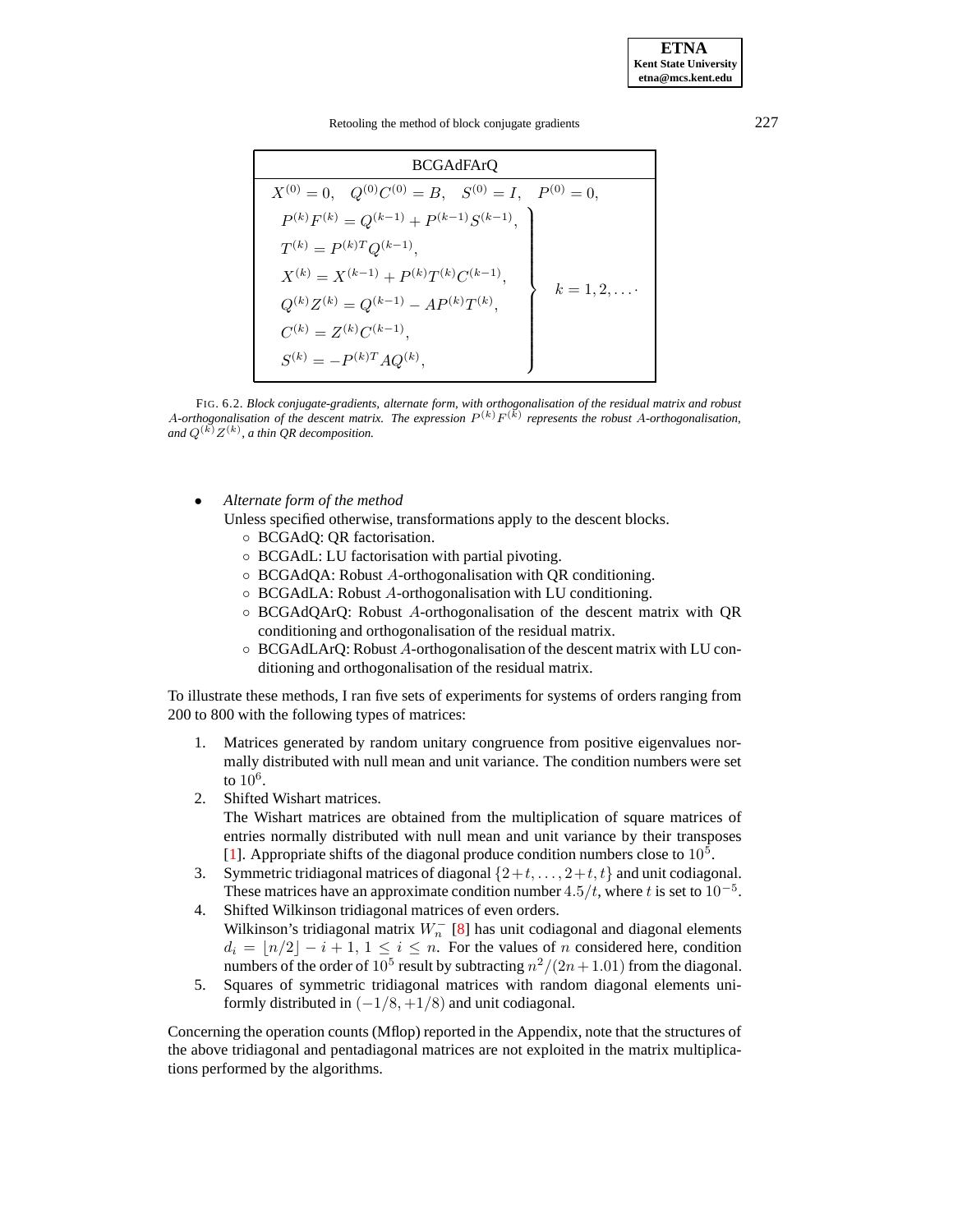The right-hand sides vectors have random elements uniformly distributed in  $(-1, +1)$ for  $m = 10$ . The criterion used for stopping the iteration is

$$
\max_{j} \frac{\|r_j^{(k)}\|_2}{\|b_j\|_2} \le \eta,
$$

with  $\eta$  set to 10<sup>-12</sup>. For BCGrQ,  $c_j^{(k)}$  replaces  $r_j^{(k)}$  in the inequality. In the results displayed in the Appendix, the residual represents

$$
\max_{j} \frac{\|b_j - Ax_j\|_2}{\|b_j\|_2}.
$$

A number of iterations that attains the set limit  $[n \div 3]$  is flagged by '+++'.

In the experiments reported here as well as in others, BCGrQ consistently shows the least sensitivity to matrix condition and delivers the best overall performance for number of iterations, residual size, and count of operations. The reasons for this superior behavior are not entirely clear. BCGdLArQ and BCGdQArQ generally place second for number of iterations.

**8. Conclusion.** The main result of this exploratory work is that retooling the block method for appropriate changes of bases is an effective means to generate reliable algorithms free of tricky rank monitoring and repair of singularities. An alternate form of the method allows for transparent transformations of the descent matrix, including one that ensures A-orthogonality. The best algorithm, however, follows from the common method by orthogonalisation of the residual matrix. A true generalisation of the vector iteration that combines A-orthogonalisation of the descent matrix and orthogonalisation of the residual matrix is competitive for count of iterations, but more costly for count of operations.

#### REFERENCES

- <span id="page-12-7"></span><span id="page-12-2"></span>[1] T. W. ANDERSON, *An Introduction to Multivariate Statistical Analysis*, Wiley, New York, 1958.
- [2] C. G. BROYDEN, *A breakdown of the block-CG method*, Optim. Methods Softw., 7 (1996), pp. 41–55.
- <span id="page-12-4"></span>[3] G. H. GOLUB AND C. F. VAN LOAN, *Matrix Computations*, Johns Hopkins University Press, Baltimore, MD, 1996.
- <span id="page-12-3"></span><span id="page-12-1"></span>[4] M. R. HESTENES AND E. STIEFEL, *Methods of conjugate gradients for solving linear systems*, J. Research Nat. Bur. Standards, 49 (1952), pp. 409–436.
- [5] A. A. NIKISHIN AND A. Y. YEREMIN, *Variable block CG algorithms for solving large sparse symmetric positive-definite linear systems on parallel computers*, SIAM J. Matrix Anal. Appl., 16 (1995), No. 4, pp. 1135–1153.
- <span id="page-12-5"></span><span id="page-12-0"></span>[6] D. P. O'LEARY, *The block conjugate gradient algorithm and related methods*, Linear Algebra Appl., 29 (1980), pp. 293–322.
- [7] L. TREFETHEN AND D. BAU, *Numerical Linear Algebra*, SIAM, Philadelphia, PA, 1997.
- <span id="page-12-6"></span>[8] J. H. WILKINSON, *The Algebraic Eigenvalue Problem*, Clarendon Press, Oxford, 1965.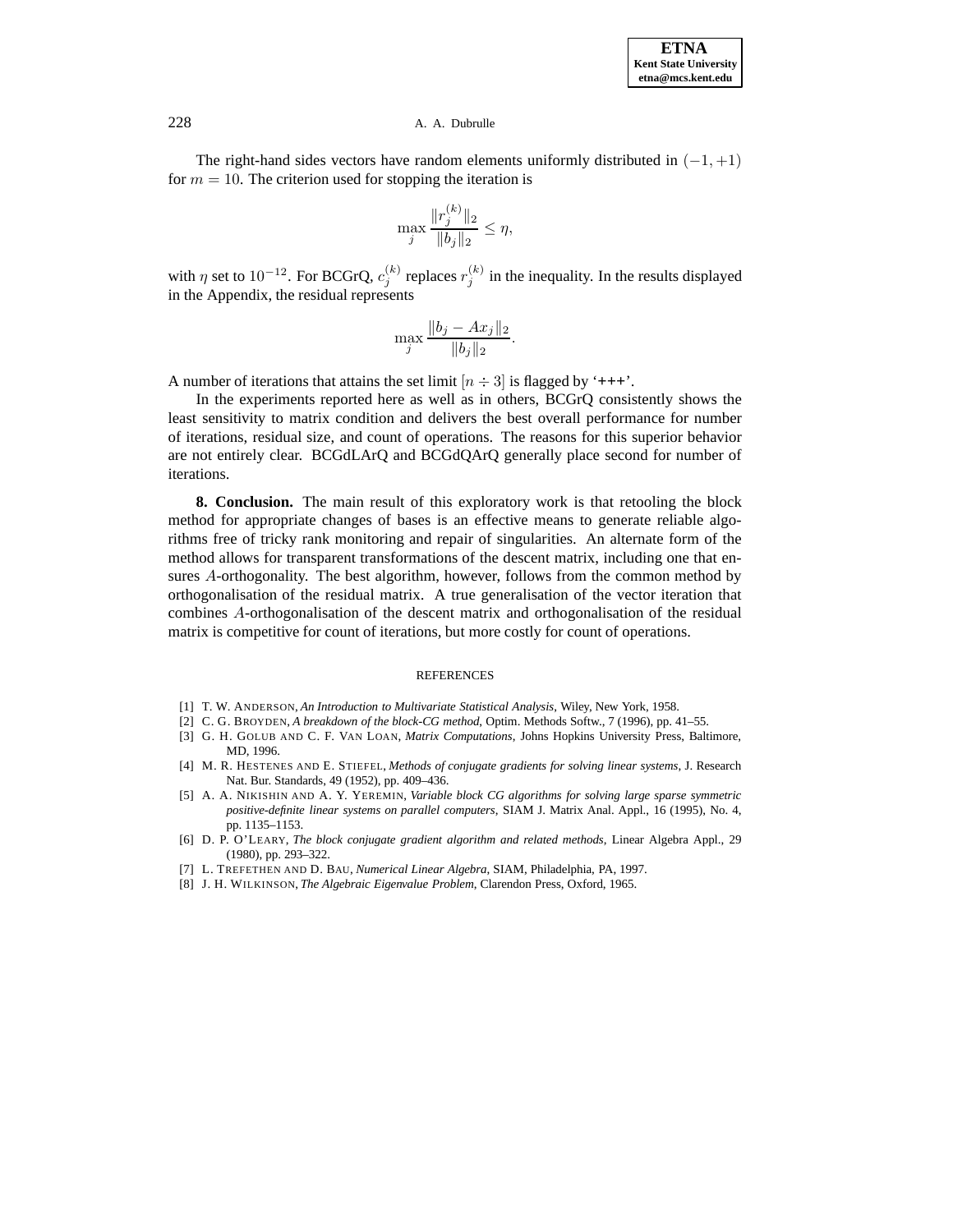## Retooling the method of block conjugate gradients 229

# **Appendix.**

# **Matrices with eigenvalues normally distributed**

| $\it n$ | $\,m$ | $\kappa(A)$         | $\eta$       | Algorithm        | Iterations  | Residual                        | Mflop |
|---------|-------|---------------------|--------------|------------------|-------------|---------------------------------|-------|
|         |       |                     |              |                  | $max=[n/3]$ |                                 |       |
| 200     | 10    | $10^6\,$            | $10^{-12}$   | BCG              | $^{+++}$    | $5.00\times10^{-5}$             | 68    |
|         |       |                     |              | <b>BCGdQ</b>     | $^{+++}$    | $1.04\times10^{-6}$             | 75    |
|         |       |                     |              | <b>BCGrQ</b>     | 35          | $1.43 \times 10^{-11}$          | 38    |
|         |       |                     |              | <b>BCGAdQ</b>    | 42          | $1.59 \times 10^{-11}$          | 48    |
|         |       |                     |              | <b>BCGAdL</b>    | 43          | $1.37\times10^{-11}$            | 47    |
|         |       |                     |              | <b>BCGAdQA</b>   | 43          | $1.75\times10^{-11}$            | 51    |
|         |       |                     |              | <b>BCGAdLA</b>   | 42          | $1.59 \times 10^{-11}$          | 47    |
|         |       |                     |              | <b>BCGAdQArQ</b> | 40          | $1.52\times10^{-11}$            | 50    |
|         |       |                     |              | <b>BCGAdLArQ</b> | 41          | $1.37 \times 10^{-11}$          | 49    |
| 400     | 10    | $10^{\overline{6}}$ | $10^{-12}\,$ | <b>BCG</b>       | $^{+++}$    | $4.40\times10^{-4}$             | 483   |
|         |       |                     |              | <b>BCGdQ</b>     | 114         | $1.60 \times 10^{-11}$          | 437   |
|         |       |                     |              | <b>BCGrQ</b>     | 58          | $1.28 \times 10^{-11}$          | 213   |
|         |       |                     |              | <b>BCGAdQ</b>    | 73          | $1.53\times10^{-11}$            | 285   |
|         |       |                     |              | <b>BCGAdL</b>    | 75          | $1.44\times10^{-11}$            | 282   |
|         |       |                     |              | <b>BCGAdQA</b>   | 74          | $1.51\times10^{-11}$            | 295   |
|         |       |                     |              | <b>BCGAdLA</b>   | 72          | $1.50\times10^{-11}$            | 276   |
|         |       |                     |              | <b>BCGAdQArQ</b> | 52          | $1.39 \times 10^{-11}$          | 272   |
|         |       |                     |              | <b>BCGAdLArQ</b> | 53          | $1.40 \times 10^{-11}$          | 275   |
| 600     | 10    | $10^{\overline{6}}$ | $10^{-12}$   | <b>BCG</b>       | $^{+++}$    | $1.59 \times 10^{-6}$           | 1568  |
|         |       |                     |              | <b>BCGdQ</b>     | $^{+++}$    | $4.41 \times 10^{-10}$          | 1629  |
|         |       |                     |              | <b>BCGrQ</b>     | 76          | $1.51 \times 10^{-11}$          | 601   |
|         |       |                     |              | <b>BCGAdQ</b>    | 88          | $1.53 \times 10^{-11}$          | 727   |
|         |       |                     |              | <b>BCGAdL</b>    | 89          | $1.48 \times 10^{-11}$          | 716   |
|         |       |                     |              | <b>BCGAdQA</b>   | 89          | $1.51 \times 10^{-11}$          | 745   |
|         |       |                     |              | <b>BCGAdLA</b>   | 86          | $1.59 \times 10^{-11}$          | 701   |
|         |       |                     |              | <b>BCGAdQArQ</b> | 81          | $1.56\times\overline{10^{-11}}$ | 694   |
|         |       |                     |              | <b>BCGAdLArQ</b> | 83          | $1.59 \times 10^{-11}$          | 693   |
| 800     | 10    | $10^6$              | $10^{-12}\,$ | <b>BCG</b>       | $^{+++}$    | $7.26\times10^{-7}$             | 3644  |
|         |       |                     |              | <b>BCGdQ</b>     | 126         | $1.79 \times 10^{-11}$          | 1771  |
|         |       |                     |              | <b>BCGrQ</b>     | 101         | $1.85 \times 10^{-11}$          | 1388  |
|         |       |                     |              | <b>BCGAdQ</b>    | 110         | $1.79\times10^{-11}$            | 1563  |
|         |       |                     |              | <b>BCGAdL</b>    | 109         | $1.72\times10^{-11}$            | 1517  |
|         |       |                     |              | <b>BCGAdQA</b>   | 112         | $1.78\times10^{-11}$            | 1609  |
|         |       |                     |              | <b>BCGAdLA</b>   | 107         | $1.74 \times 10^{-11}$          | 1506  |
|         |       |                     |              | <b>BCGAdQArQ</b> | 105         | $1.79 \times 10^{-11}$          | 1535  |
|         |       |                     |              | <b>BCGAdLArQ</b> | 103         | $1.81\times10^{-11}$            | 1476  |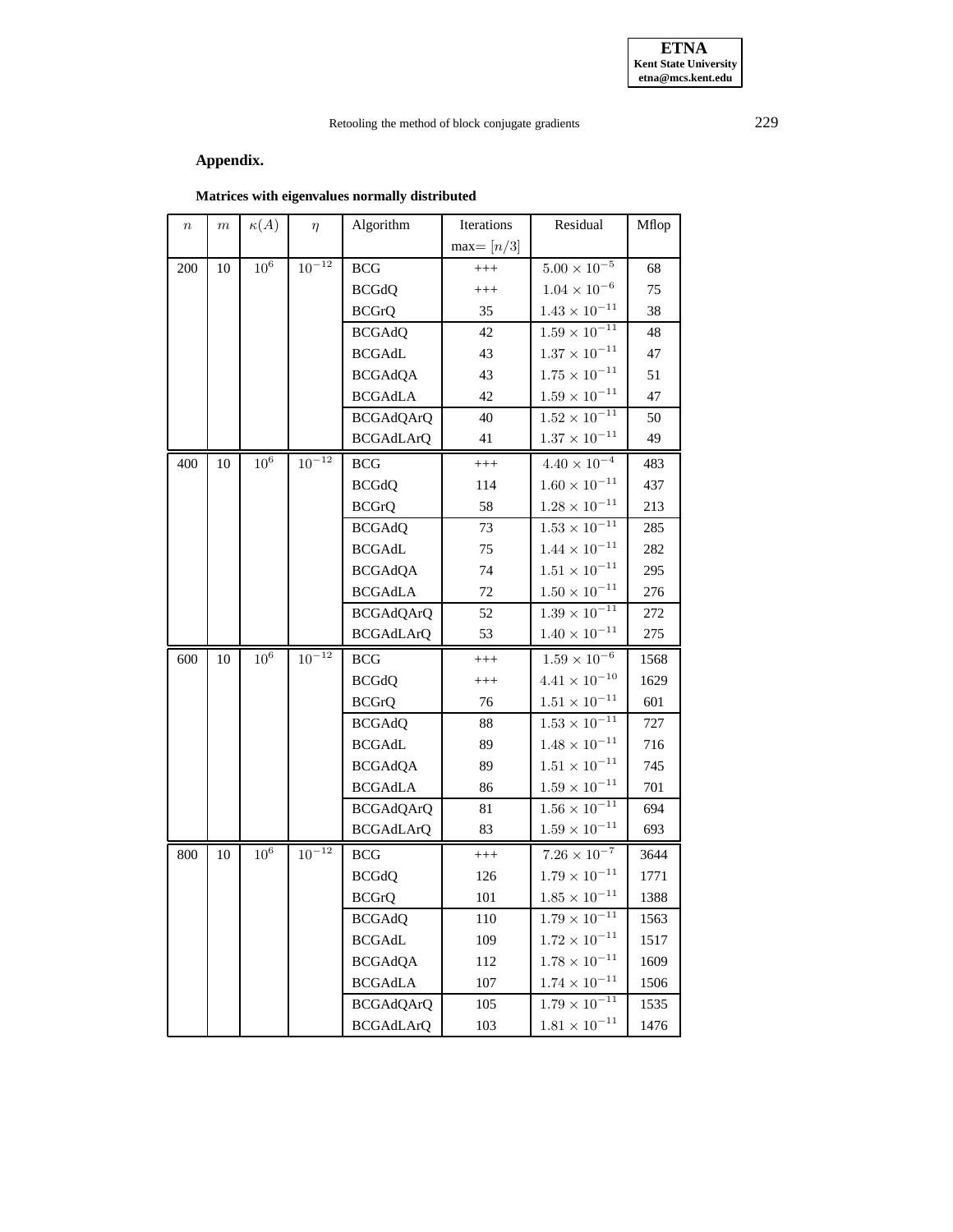### **Shifted Wishart matrices**

| $\, n$ | $\,m$ | $\kappa(A)$    | $\eta$       | Algorithm        | Iterations  | Residual                        | Mflop |
|--------|-------|----------------|--------------|------------------|-------------|---------------------------------|-------|
|        |       |                |              |                  | $max=[n/3]$ |                                 |       |
| 200    | 10    | $\approx 10^5$ | $10^{-12}$   | BCG              | $^{+++}$    | $1.56 \times 10^{-10}$          | 68    |
|        |       |                |              | <b>BCGdQ</b>     | 61          | $1.64\times10^{-12}$            | 68    |
|        |       |                |              | <b>BCGrQ</b>     | 37          | $1.64\times10^{-12}$            | 39    |
|        |       |                |              | <b>BCGAdQ</b>    | 50          | $1.58\times\overline{10^{-12}}$ | 58    |
|        |       |                |              | <b>BCGAdL</b>    | 50          | $1.59\times10^{-12}$            | 54    |
|        |       |                |              | <b>BCGAdQA</b>   | 49          | $1.69\times10^{-12}$            | 58    |
|        |       |                |              | <b>BCGAdLA</b>   | 49          | $1.64 \times 10^{-12}$          | 55    |
|        |       |                |              | <b>BCGAdQArQ</b> | 50          | $1.60 \times 10^{-12}$          | 63    |
|        |       |                |              | <b>BCGAdLArQ</b> | 51          | $1.60\times10^{-12}$            | 61    |
| 400    | 10    | $\approx 10^5$ | $10^{-12}\,$ | <b>BCG</b>       | $^{+++}$    | $4.39\times10^{-10}$            | 483   |
|        |       |                |              | <b>BCGdQ</b>     | 125         | $2.11\times10^{-12}$            | 479   |
|        |       |                |              | <b>BCGrQ</b>     | 75          | $1.87 \times 10^{-12}$          | 277   |
|        |       |                |              | <b>BCGAdQ</b>    | 111         | $2.08 \times 10^{-12}$          | 434   |
|        |       |                |              | <b>BCGAdL</b>    | 111         | $2.09\times10^{-12}$            | 417   |
|        |       |                |              | <b>BCGAdQA</b>   | 111         | $1.94\times10^{-12}$            | 442   |
|        |       |                |              | <b>BCGAdLA</b>   | 111         | $2.14\times10^{-12}$            | 426   |
|        |       |                |              | <b>BCGAdQArQ</b> | 113         | $2.24 \times 10^{-12}$          | 468   |
|        |       |                |              | <b>BCGAdLArQ</b> | 113         | $2.01\times10^{-12}$            | 452   |
| 600    | 10    | $\approx 10^5$ | $10^{-12}$   | <b>BCG</b>       | $^{+++}$    | $2.67 \times 10^{-10}$          | 1568  |
|        |       |                |              | <b>BCGdQ</b>     | $^{+++}$    | $1.84\times10^{-12}$            | 1629  |
|        |       |                |              | <b>BCGrQ</b>     | 106         | $1.73 \times 10^{-12}$          | 841   |
|        |       |                |              | <b>BCGAdQ</b>    | 177         | $1.85 \times 10^{-12}$          | 1462  |
|        |       |                |              | <b>BCGAdL</b>    | 177         | $1.98\times10^{-12}$            | 1423  |
|        |       |                |              | <b>BCGAdQA</b>   | 176         | $1.71\times10^{-12}$            | 1473  |
|        |       |                |              | <b>BCGAdLA</b>   | 146         | $1.75\times10^{-12}$            | 1190  |
|        |       |                |              | <b>BCGAdQArQ</b> | 138         | $1.87 \times 10^{-12}$          | 1049  |
|        |       |                |              | <b>BCGAdLArQ</b> | 171         | $1.93 \times 10^{-12}$          | 1293  |
| 800    | 10    | $\approx 10^5$ | $10^{-12}$   | <b>BCG</b>       | $^{+++}$    | $1.04 \times 10^{-9}$           | 3644  |
|        |       |                |              | <b>BCGdQ</b>     | $^{+++}$    | $5.84 \times 10^{-11}$          | 3753  |
|        |       |                |              | <b>BCGrQ</b>     | 158         | $2.09 \times 10^{-12}$          | 2179  |
|        |       |                |              | <b>BCGAdQ</b>    | 247         | $2.37\times10^{-12}$            | 3510  |
|        |       |                |              | <b>BCGAdL</b>    | 246         | $2.43\times10^{-12}$            | 3424  |
|        |       |                |              | <b>BCGAdQA</b>   | 246         | $2.50\times10^{-12}$            | 3533  |
|        |       |                |              | <b>BCGAdLA</b>   | 247         | $2.46 \times 10^{-12}$          | 3476  |
|        |       |                |              | <b>BCGAdQArQ</b> | 219         | $2.37 \times 10^{-12}$          | 3217  |
|        |       |                |              | <b>BCGAdLArQ</b> | 177         | $2.04 \times 10^{-12}$          | 2546  |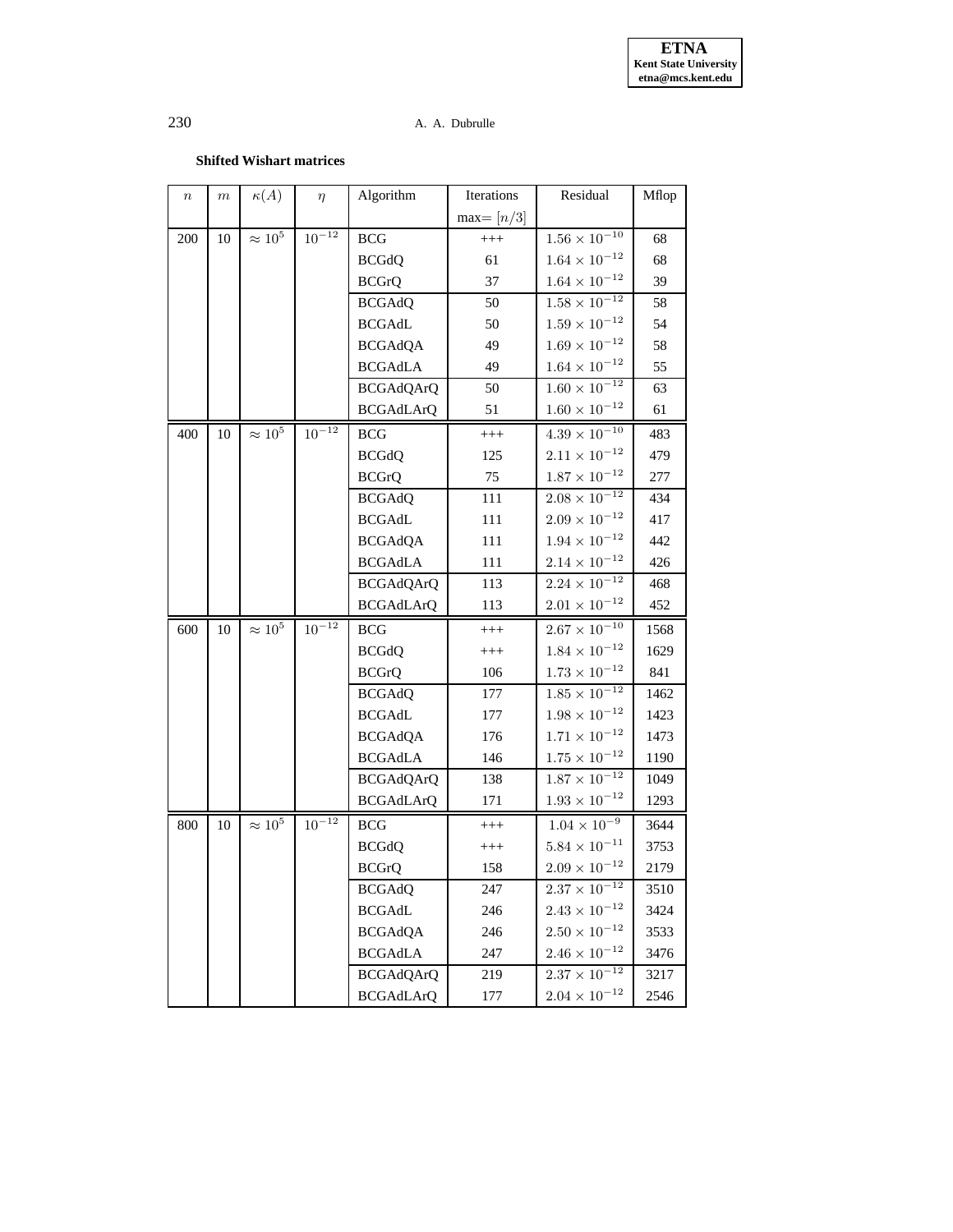| <b>ETNA</b>                  |
|------------------------------|
| <b>Kent State University</b> |
| etna@mcs.kent.edu            |

# Retooling the method of block conjugate gradients 231

| $\, n$ | $\,m$ | $\kappa(A)$               | $\eta$     | Algorithm        | Iterations  | Residual               | Mflop |
|--------|-------|---------------------------|------------|------------------|-------------|------------------------|-------|
|        |       |                           |            |                  | $max=[n/3]$ |                        |       |
| 200    | 10    | $\approx 4.5 \times 10^5$ | $10^{-12}$ | <b>BCG</b>       | $^{+++}$    | $7.21\times10^{-5}$    | 68    |
|        |       |                           |            | <b>BCGdQ</b>     | $^{+++}$    | $1.30 \times 10^{-10}$ | 75    |
|        |       |                           |            | <b>BCGrQ</b>     | 25          | $5.50 \times 10^{-12}$ | 26    |
|        |       |                           |            | <b>BCGAdQ</b>    | 40          | $6.02\times10^{-12}$   | 46    |
|        |       |                           |            | <b>BCGAdL</b>    | 36          | $6.44\times10^{-12}$   | 39    |
|        |       |                           |            | <b>BCGAdQA</b>   | 40          | $7.92\times10^{-12}$   | 48    |
|        |       |                           |            | <b>BCGAdLA</b>   | 36          | $5.80 \times 10^{-12}$ | 40    |
|        |       |                           |            | <b>BCGAdQArQ</b> | 24          | $2.63\times10^{-12}$   | 30    |
|        |       |                           |            | <b>BCGAdLArQ</b> | 24          | $8.16 \times 10^{-12}$ | 28    |
| 400    | 10    | $\approx 4.5 \times 10^5$ | $10^{-12}$ | $_{\rm BCG}$     | $^{+++}$    | $1.85 \times 10^{-7}$  | 482   |
|        |       |                           |            | <b>BCGdQ</b>     | $^{+++}$    | $2.15 \times 10^{-7}$  | 510   |
|        |       |                           |            | <b>BCGrQ</b>     | 41          | $4.69 \times 10^{-12}$ | 150   |
|        |       |                           |            | <b>BCGAdQ</b>    | 45          | $8.81\times10^{-12}$   | 176   |
|        |       |                           |            | <b>BCGAdL</b>    | 40          | $5.54\times10^{-12}$   | 150   |
|        |       |                           |            | <b>BCGAdQA</b>   | 44          | $4.24 \times 10^{-12}$ | 175   |
|        |       |                           |            | <b>BCGAdLA</b>   | 40          | $5.52\times10^{-12}$   | 153   |
|        |       |                           |            | <b>BCGAdQArQ</b> | 41          | $6.50 \times 10^{-12}$ | 167   |
|        |       |                           |            | <b>BCGAdLArQ</b> | 41          | $4.21 \times 10^{-12}$ | 162   |
| 600    | 10    | $\approx 4.5 \times 10^5$ | $10^{-12}$ | <b>BCG</b>       | $^{+++}$    | $1.94 \times 10^{-7}$  | 1568  |
|        |       |                           |            | <b>BCGdQ</b>     | 62          | $4.17 \times 10^{-12}$ | 505   |
|        |       |                           |            | <b>BCGrQ</b>     | 61          | $1.85 \times 10^{-12}$ | 481   |
|        |       |                           |            | <b>BCGAdQ</b>    | 61          | $4.67\times10^{-12}$   | 504   |
|        |       |                           |            | <b>BCGAdL</b>    | 61          | $7.25\times10^{-12}$   | 490   |
|        |       |                           |            | <b>BCGAdQA</b>   | 61          | $3.99\times10^{-12}$   | 511   |
|        |       |                           |            | <b>BCGAdLA</b>   | 61          | $1.04 \times 10^{-11}$ | 497   |
|        |       |                           |            | <b>BCGAdQArQ</b> | 57          | $4.72 \times 10^{-12}$ | 486   |
|        |       |                           |            | <b>BCGAdLArQ</b> | 62          | $6.96 \times 10^{-12}$ | 516   |
| 800    | 10    | $\approx 4.5 \times 10^5$ | $10^{-12}$ | <b>BCG</b>       | $^{+++}$    | $6.14\times10^{-8}$    | 3644  |
|        |       |                           |            | <b>BCGdQ</b>     | 65          | $2.90\times10^{-12}$   | 914   |
|        |       |                           |            | <b>BCGrQ</b>     | 58          | $1.80\times 10^{-12}$  | 791   |
|        |       |                           |            | <b>BCGAdQ</b>    | 68          | $7.76\times10^{-12}$   | 966   |
|        |       |                           |            | <b>BCGAdL</b>    | 69          | $5.48\times10^{-12}$   | 960   |
|        |       |                           |            | <b>BCGAdQA</b>   | 68          | $1.71\times10^{-12}$   | 977   |
|        |       |                           |            | <b>BCGAdLA</b>   | 68          | $2.48 \times 10^{-12}$ | 957   |
|        |       |                           |            | <b>BCGAdQArQ</b> | 58          | $2.71 \times 10^{-12}$ | 842   |
|        |       |                           |            | <b>BCGAdLArQ</b> | 58          | $4.37 \times 10^{-12}$ | 825   |

### ${\bf Sym}$  **metric**  ${\bf tridiagonal\ matrices\ with\ diagonal\ \{2+t,\ldots,t\},\ \ t=10^{-5},$  and  ${\bf unit\ codiagonal\ }$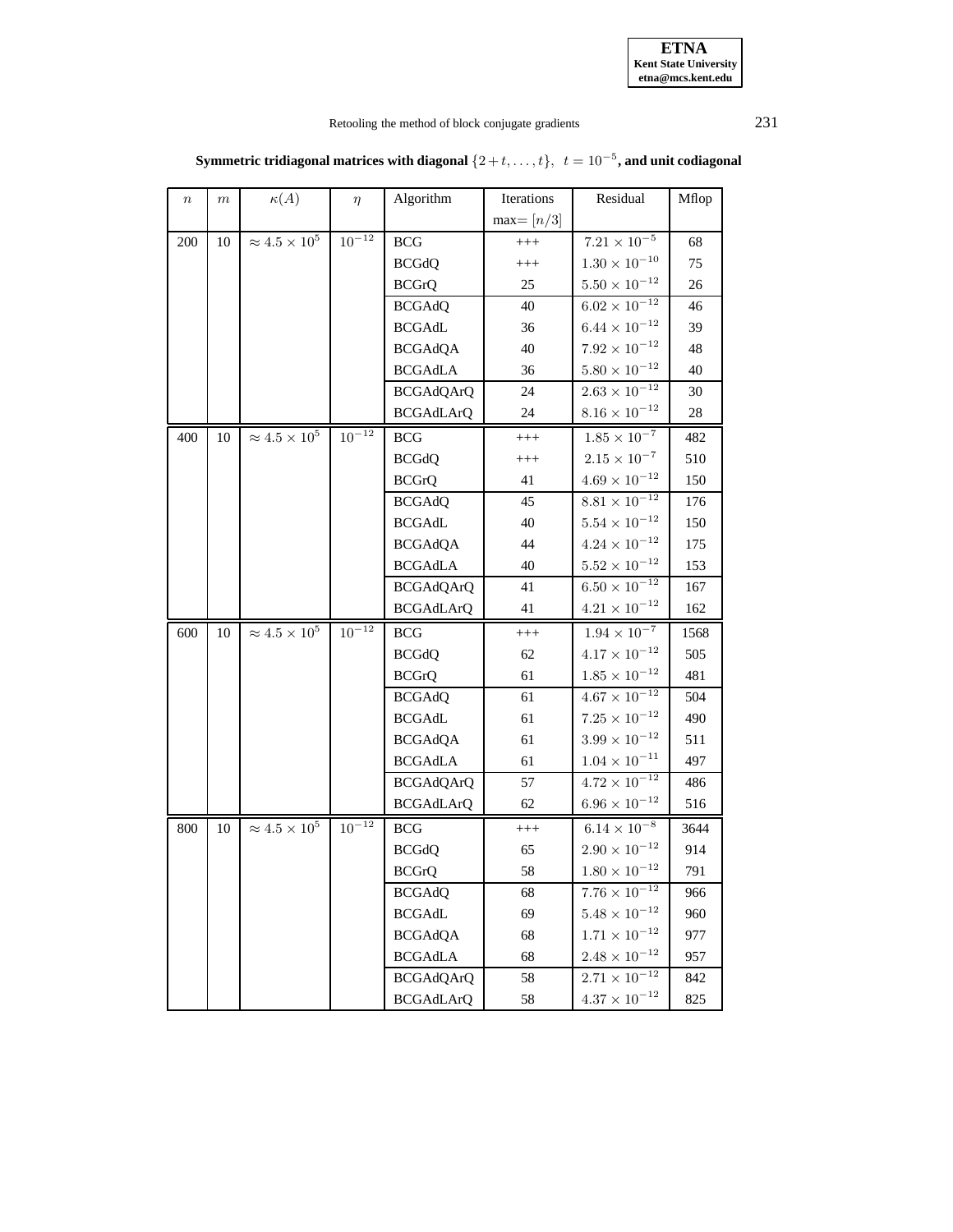| $\,n$ | $\,m$ | $\kappa(A)$      | $\eta$       | Algorithm        | Iterations  | Residual               | Mflop |
|-------|-------|------------------|--------------|------------------|-------------|------------------------|-------|
|       |       |                  |              |                  | $max=[n/3]$ |                        |       |
| 200   | 10    | $1.03\times10^5$ | $10^{-12}$   | $_{\rm BCG}$     | 43          | $6.01\times10^{-12}$   | 44    |
|       |       |                  |              | <b>BCGdQ</b>     | 45          | $4.25\times10^{-13}$   | 50    |
|       |       |                  |              | <b>BCGrQ</b>     | 22          | $2.74\times10^{-13}$   | 23    |
|       |       |                  |              | <b>BCGAdQ</b>    | 28          | $6.64\times10^{-13}$   | 32    |
|       |       |                  |              | <b>BCGAdL</b>    | 27          | $9.96\times 10^{-13}$  | 29    |
|       |       |                  |              | <b>BCGAdQA</b>   | 28          | $7.98\times10^{-13}$   | 33    |
|       |       |                  |              | <b>BCGAdLA</b>   | $27\,$      | $8.64\times 10^{-13}$  | 30    |
|       |       |                  |              | <b>BCGAdQArQ</b> | 22          | $2.34 \times 10^{-13}$ | 27    |
|       |       |                  |              | <b>BCGAdLArQ</b> | 22          | $2.62 \times 10^{-13}$ | 26    |
| 400   | 10    | $2.47\times10^5$ | $10^{-12}$   | <b>BCG</b>       | $^{+++}$    | $1.94\times10^{-7}$    | 482   |
|       |       |                  |              | <b>BCGdQ</b>     | 68          | $5.93 \times 10^{-13}$ | 261   |
|       |       |                  |              | <b>BCGrQ</b>     | 42          | $1.51 \times 10^{-13}$ | 154   |
|       |       |                  |              | <b>BCGAdQ</b>    | 46          | $8.11 \times 10^{-13}$ | 180   |
|       |       |                  |              | <b>BCGAdL</b>    | 45          | $5.87\times10^{-13}$   | 169   |
|       |       |                  |              | <b>BCGAdQA</b>   | 46          | $8.41\times10^{-13}$   | 183   |
|       |       |                  |              | <b>BCGAdLA</b>   | 56          | $8.07\times10^{-13}$   | 215   |
|       |       |                  |              | <b>BCGAdQArQ</b> | 42          | $5.39\times10^{-13}$   | 172   |
|       |       |                  |              | <b>BCGAdLArQ</b> | 42          | $2.50 \times 10^{-13}$ | 166   |
| 600   | 10    | $3.96\times10^5$ | $10^{-12}\,$ | <b>BCG</b>       | $^{+++}$    | $5.86\times10^{-7}$    | 1568  |
|       |       |                  |              | <b>BCGdQ</b>     | 116         | $8.66\times 10^{-13}$  | 945   |
|       |       |                  |              | <b>BCGrQ</b>     | 60          | $6.43 \times 10^{-13}$ | 473   |
|       |       |                  |              | <b>BCGAdQ</b>    | 63          | $6.31\times10^{-13}$   | 520   |
|       |       |                  |              | <b>BCGAdL</b>    | 64          | $7.14\times10^{-13}$   | 514   |
|       |       |                  |              | <b>BCGAdQA</b>   | 63          | $6.67 \times 10^{-13}$ | 527   |
|       |       |                  |              | <b>BCGAdLA</b>   | 64          | $4.97 \times 10^{-13}$ | 522   |
|       |       |                  |              | <b>BCGAdQArQ</b> | 60          | $4.91\times10^{-13}$   | 512   |
|       |       |                  |              | <b>BCGAdLArQ</b> | 60          | $8.04 \times 10^{-13}$ | 499   |
| 800   | 10    | $5.46\times10^5$ | $10^{-12}\,$ | $_{\rm BCG}$     | $^{+++}$    | $5.16\times10^{-8}$    | 3644  |
|       |       |                  |              | <b>BCGdQ</b>     | 126         | $8.85 \times 10^{-13}$ | 1771  |
|       |       |                  |              | <b>BCGrQ</b>     | 72          | $5.80\times10^{-13}$   | 986   |
|       |       |                  |              | <b>BCGAdQ</b>    | 90          | $7.75\times10^{-12}$   | 1279  |
|       |       |                  |              | <b>BCGAdL</b>    | 74          | $9.18\times10^{-12}$   | 1030  |
|       |       |                  |              | <b>BCGAdQA</b>   | 77          | $9.47 \times 10^{-12}$ | 1106  |
|       |       |                  |              | <b>BCGAdLA</b>   | 77          | $6.86 \times 10^{-12}$ | 1083  |
|       |       |                  |              | <b>BCGAdQArQ</b> | 71          | $9.53 \times 10^{-13}$ | 1033  |
|       |       |                  |              | <b>BCGAdLArQ</b> | 71          | $8.54 \times 10^{-13}$ | 1013  |

 $\mathbf{Shifted}\text{ Wilkinson tridiagonal}\text{ matrices }W_{n}^{+}\text{ of even orders}$